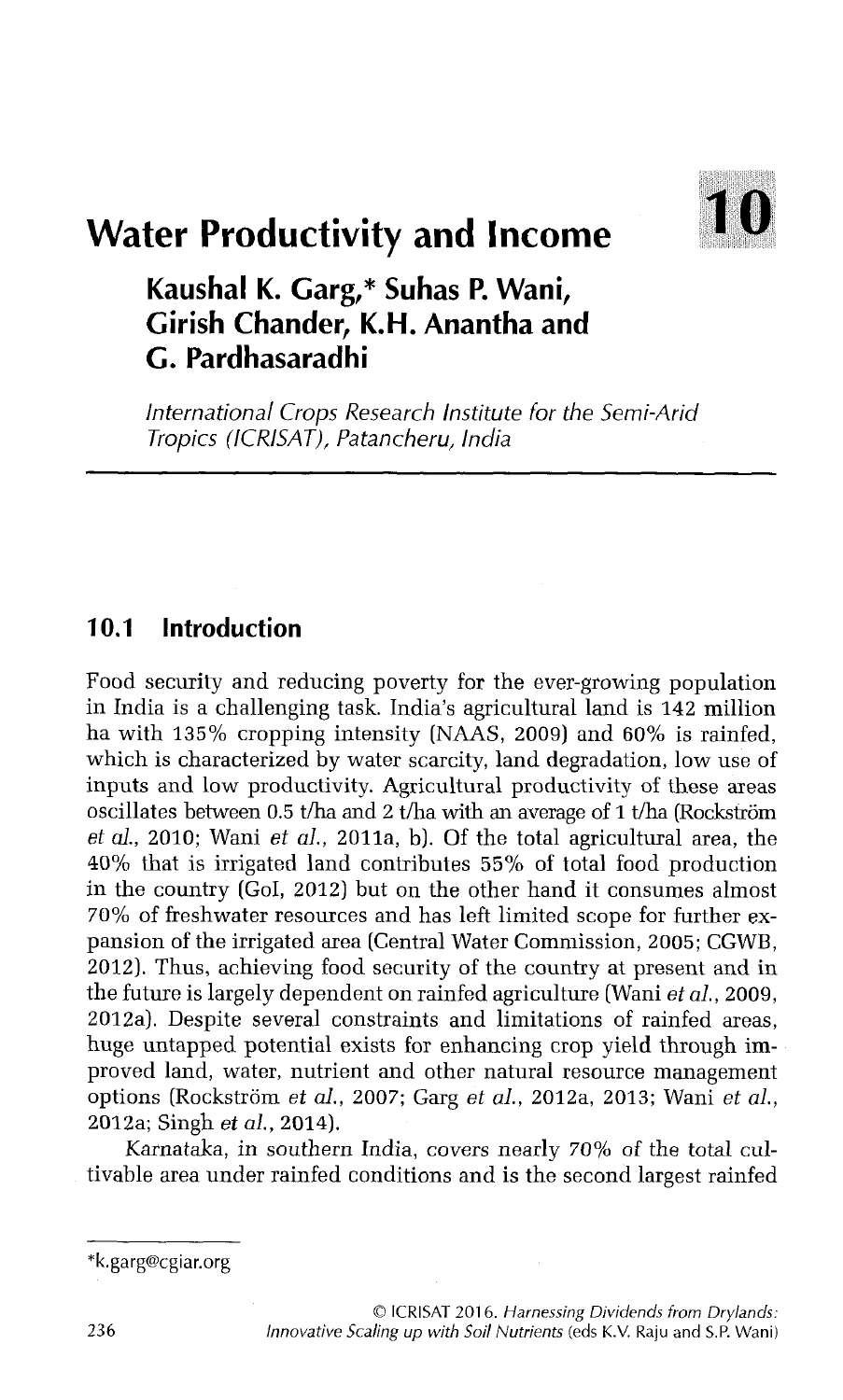state after Rajasthan (NRAA, 2012). Agriculture and allied sectors' contribution to the gross domestic product of the state of Karnataka was about 17% in 2009/10 (Wani *et al.,* 2013). Poor investment capacity, financial structures and extension support are the major reasons for keeping rainfed farming at the subsistence level in the state (Rockstrom *et al.,* 2010). Further, land fragmentation with the burgeoning population is adding to the problem, consequently land share and livelihood opportunities are reducing (Wani *et al.,* 2011a, b). In addition, poor land and water management practices along with exploitation of available natural resources over the years, coupled with the rainfall pattern and climate variability, has contributed to poor agricultural growth in the state.

A large section of the rural population in the state is dependent on agriculture and allied activities. The rural population in the state is largely suffering with various internal and external stresses/shocks such as: (i) weather/climatic variability (drought, flood); (ii) pest and disease infestation; (iii) market failures; and (iv) health-related stress (Gol, 2010). Upcoming challenges such as global warming and climate change bring further uncertainty on available resources and increased risk in the agricultural sector (Boomiraj *et al.,* 2010). It is estimated that a geographical area of approximately 3 million ha in Karnataka is being shifted from the subhumid tropics to the semi-arid tropics, which shows the increasing water stress situation in the region (Rao *et al.,* 2013). Therefore, science-led interventions need to be scaled up in millions of farmers' fields to address current and future food security challenges, rural livelihood, employment and sustainability of the system.

The Government of Karnataka started the innovative and large-scale mission-mode project called 'Bhoochetana' in 2009 with the help of the International Crops Research Institute for the Semi-Arid Tropics (ICRISAT) and its partners. This programme not only focused on soil, nutrient, land and crop management practices but also strengthened institutional capacity through regular capacity- and awareness-building programmes for various stakeholders. Bhoochetana was initially aimed at increasing the productivity of rainfed agriculture using an integrated approach. After realizing the potential of this approach, the programme expanded to irrigated agriculture within a short period of 2 years. Soil fertility assessment has been undertaken as an entry point activity and crop-specific soil-test-based fertilizer application was recommended at the taluk level as against the blanket recommendation followed earlier at state level as there was indiscriminate use of fertilizer both in rainfed and irrigated areas. This approach was adopted in a phased manner and covered all the 30 districts of Karnataka within a span of 4 years, covering 3.73 million ha with major dryland and irrigated crops. With this background, the impact of the Bhoochetana programme using data collected from a large number of farmers' fields during the 4-year period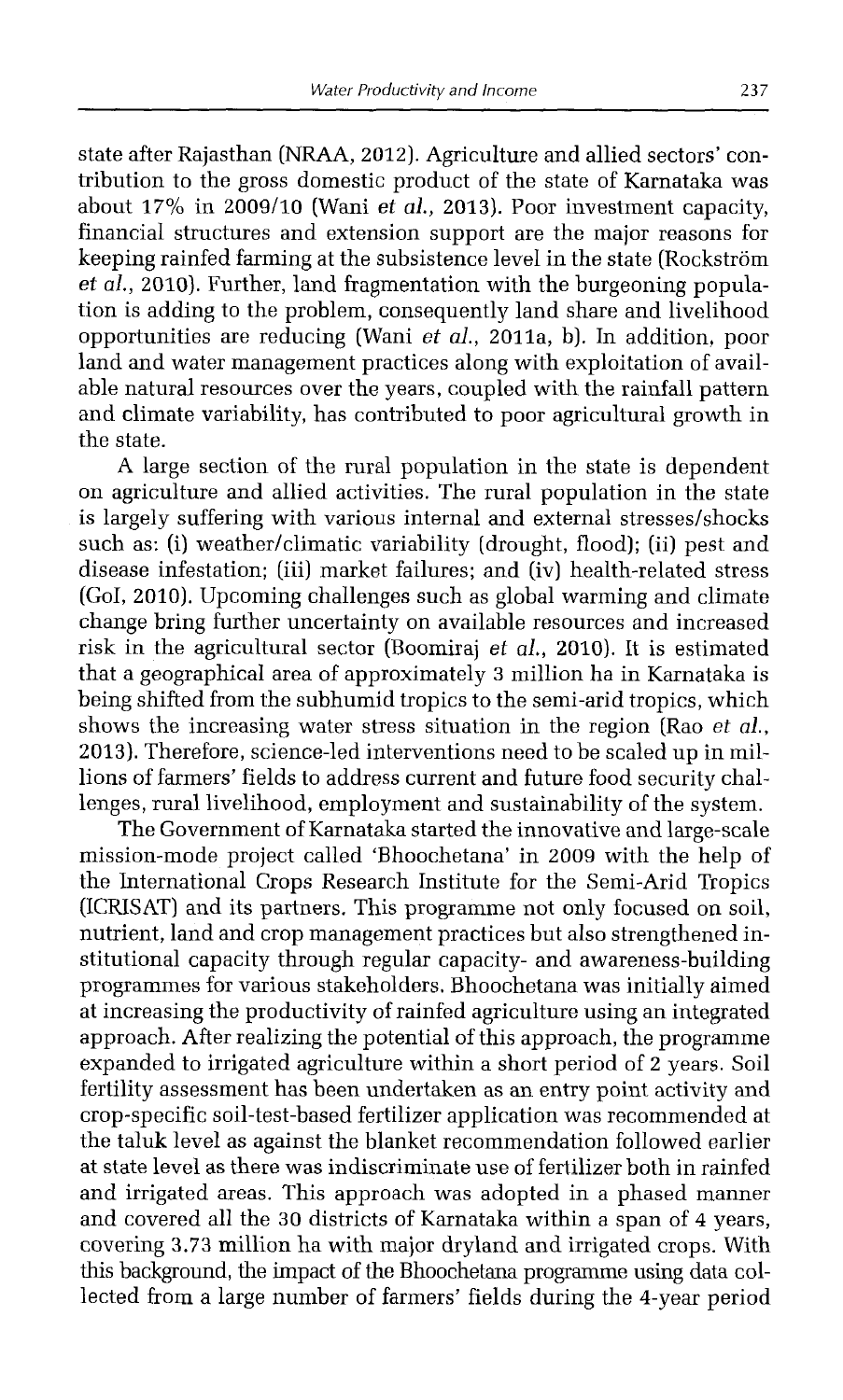from 2009 to 2012 is discussed in this chapter. These data capture large variability in meteorological, biophysical, socio-economic and agronomic factors in the state.

### **10.2 Soil Fertility Mapping**

The Government of Karnataka along with consortium partners like ICRISAT started the Bhoochetana programme in 2009. To define the soil-test-based fertilizer application at taluk (administrative boundary comprising several villages) and village levels, soil nutrient mapping was considered as the first and foremost entry point activity. A statistically proven stratified soil sampling technique was adopted to collect representative samples from rainfed agricultural land covering the entire state of Karnataka. A large number of samples (92,904) were collected, covering huge spatial variability in terms of rainfall and topography, cropping system, field size and its management. Soil samples were analysed in a state-of-the-art laboratory and a range of soil health parameters (i.e. organic carbon, available phosphorus (P), potassium (K), zinc (Zn), boron (B), sulfur (S), pH and electrical conductivity (EC)) were analysed. Data were used to map the soil nutrient status using a geographical information system (GIS) interface and nutrient-deficient hot spots were identified. Crop-specific nutrient recommendations were prepared and results were shared among consortium partners and stakeholders.

Soil analysis results from the entire state have clearly shown that the majority of the farmers' fields (52%) were low in organic carbon (Wani *et al.,* 2012b). In Karnataka as a whole 41% of farms were deficient in P, indicating the majority of farms had sufficient P and so had the opportunity through site-specific nutrient management to cut costs on current recommendations of P application. K as such was not a problem in the state. Across the state only 23% of sampled fields tested low and a science-led approach calls for a reduction in recommended K. Interestingly, the diagnosis revealed widespread deficiencies of secondary and micronutrients on most farms in Karnataka such that 52% of farms were deficient in S, 55% in Zn and 62% in B. Figure 10.1 shows spatial variability of different soil nutrients for different taluks in the state. It was found that soils are deficient largely in micro and secondary nutrients (S, Zn and B). Deficiency of P was largely found in north-western districts of Karnataka. Test results also showed that organic matter is poor, which largely varied from 0.25% to 0.50% . Western Ghats were found to be relatively good in soil organic carbon content, which could be due to the large area under forest and plantation crops. Moreover, soils in Western Ghats were acidic in nature due to heavy rainfall. Soil pH was found to increase from west to east and from a south to north direction as per the changing rainfall pattern.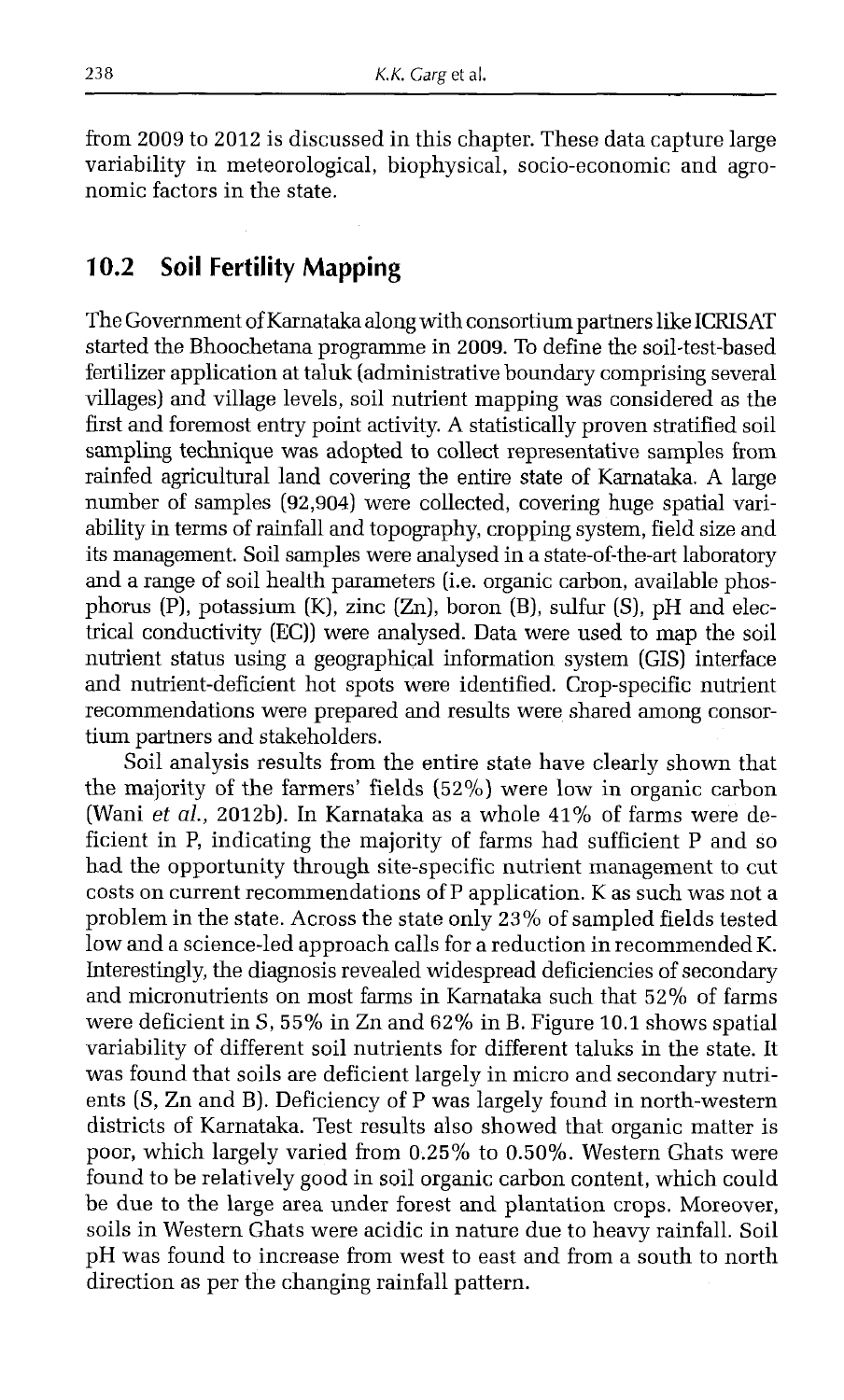

Fig. 10.1. Organic carbon (OC) content, pH and electrical conductivity (EC) of soil and percentage of farmers' fields deficient in available P, K, B, Zn and S in different taluks of Karnataka.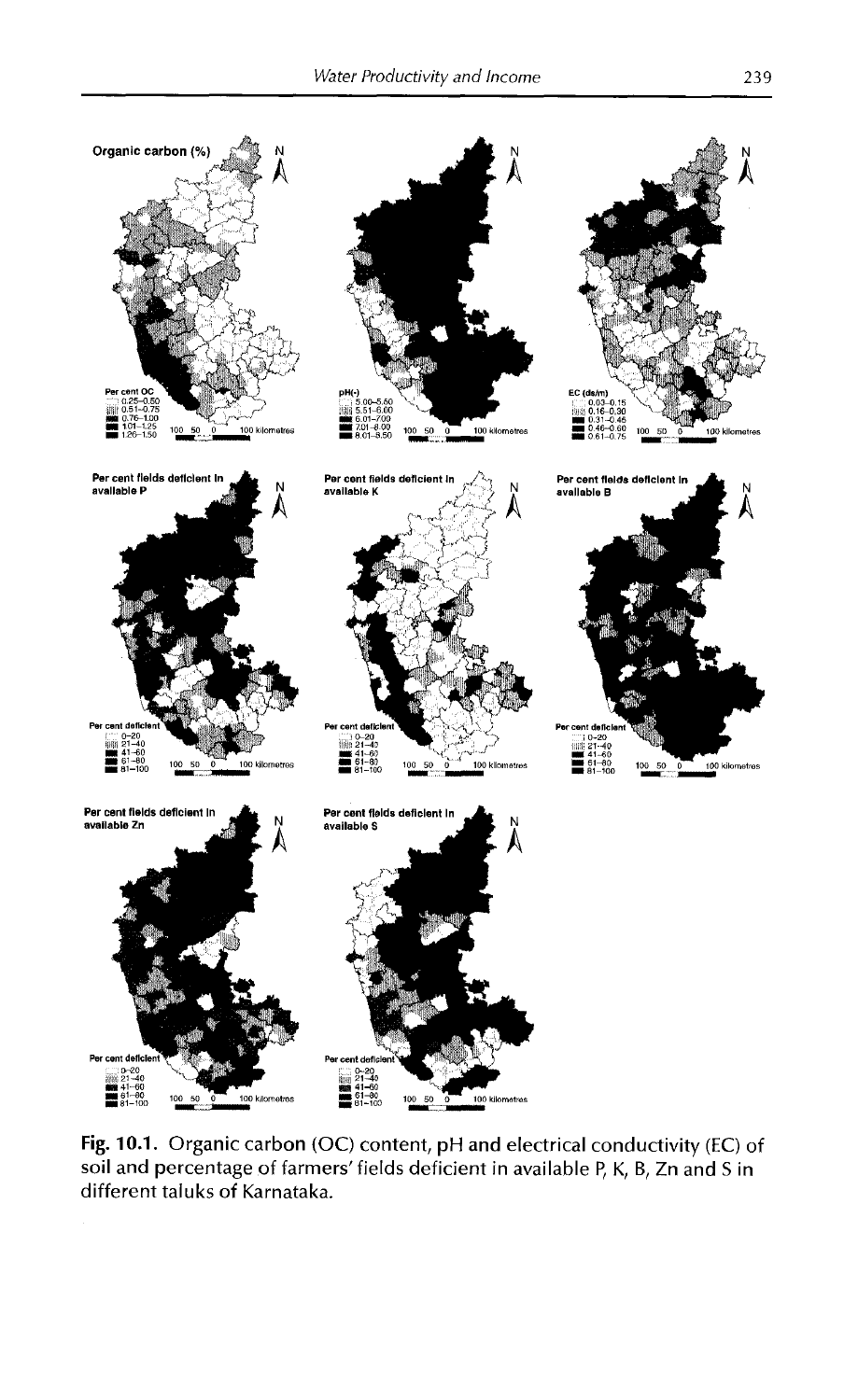Soil health mapping was the first important output/milestone of the Bhoochetana project which convinced multi-stakeholders to apply crop- and site-specific nutrient application rather than following a common recommendation. Most of the farmers and stakeholders were unaware of widespread deficiencies of secondary and micronutrients and were not including them in their fertilizer management strategies. Considering how essential nutrients are for crop growth, deficiencies were holding back the realization of higher yields. But in a quest to get higher yields, farmers in many parts of the state were adding more than the required amounts of tested macronutrients such as nitrogen (N), P and  $\tilde{K}$  although these nutrients were not deficient. Soil health mapping indicated individual nutrient deficiencies scattered differently and thus provided a basis to design new fertilizer recommendations aimed at the level of a cluster of villages (i.e. the block level] to meet varying soil fertility needs as opposed to the current state-level blanket recommendations. Secondary and micronutrients were included in the recommendations, while the amounts of macronutrients were also optimized according to soil test values.

### **10.3 Spatial and Temporal Variability of Water Resources**

ICRISAT developed a one-dimensional water balance model called the 'Water Impact Calculator' (WIC) used for analysing water balance components. The WIC is a generic decision-making tool, which could be applied for any land use and cropping system by providing minimum sets of biophysical and management inputs for partitioning rainfall into different hydrological components. WIC requires the following details as inputs:

- soil (water retention, soil depth);
- weather (evapotranspiration (ET), rainfall);
- crop growth (biomass (kc), root growth function);
- topography (land slope, landform conditions); and
- crop management (date of crop sowing and harvesting, irrigation method).

The model analyses the water balance components on a daily timescale as shown in Eqn 10.1:

$$
Rainfall = Surplus water (Runoff + Groundwater rectangle) + ET + Change in soil moisture storage
$$
 (10.1)

The model was run for all the 176 taluks in 30 districts of Karnataka for selected major crops. Water balance components were derived for all 4 years between 2009 and 2012. Agriculture in Karnataka is largely dependent on rainfall and its distribution as 70% of the total agricultural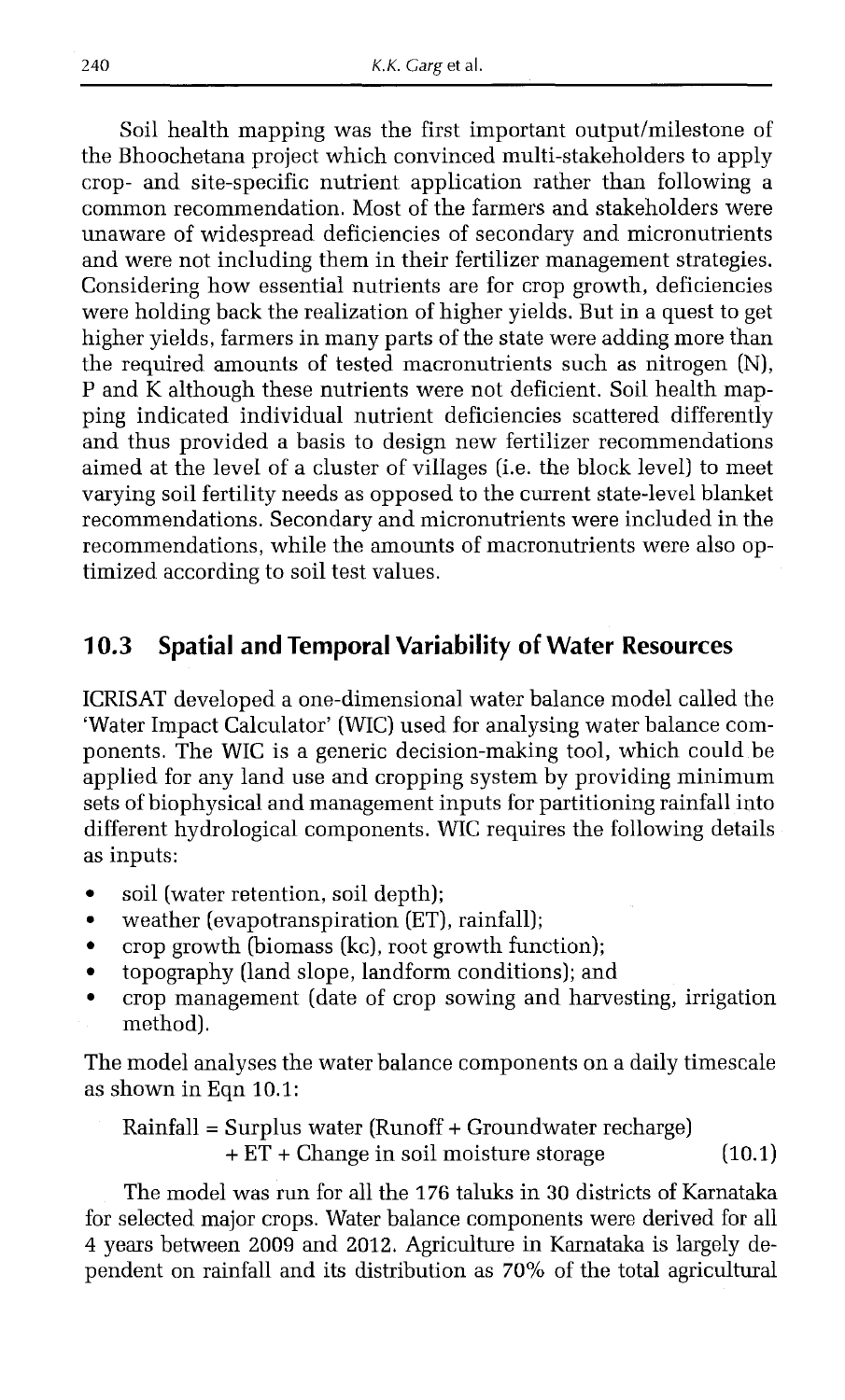area is under rainfed conditions. The amount of rainfall received during the monsoon period (June-October) in 2009-2012 is presented in Plate 1. Rainfall varied from less than 500 mm in Central and Northern Karnataka to 5000 mm in Western Ghats. Large variability was also found in rainfall distribution in different months (data not shown). There was surplus rainfall in 2009 as most of the taluks received rainfall above normal. In 2010, rainfall was normal but 2011 and 2012 experienced deficit rainfall. The total rainfall received in 2009 was less than 500 mm in seven taluks out of the total 176 taluks of the entire state, whereas 101 and 127 taluks experienced rainfall less than 500 mm during 2011 and 2012, respectively, and thus there was severe drought in the state (Fig. 10.2).



**Fig. 10.2.** Rainfall variability across Karnataka during 2009-2012.

Water balance components for each of the taluks were derived by hydrological modelling. Total rainfall received during the monsoon period was partitioned into three components: (i) surplus water (surface runoff and groundwater recharge); (ii) ET; and (iii) change in soil moisture content. Surplus water or blue water is the amount of water in which a portion of water flows on the soil surface as surface runoff and joins the riverine ecosystem; and the other portion of blue water contributes to recharge which is available in groundwater aquifers. ET is the amount of water which was initially harvested into soil layers (also known as green water) and subsequently utilized by crops and evaporated from the soil surface. The change in soil moisture indicates the amount of moisture that is left out in soil layers at the end of the monsoon which further could be utilized in the following season.

The water balance showed that a significant portion (nearly 70%) of the total rainfall received in dry regions has been utilized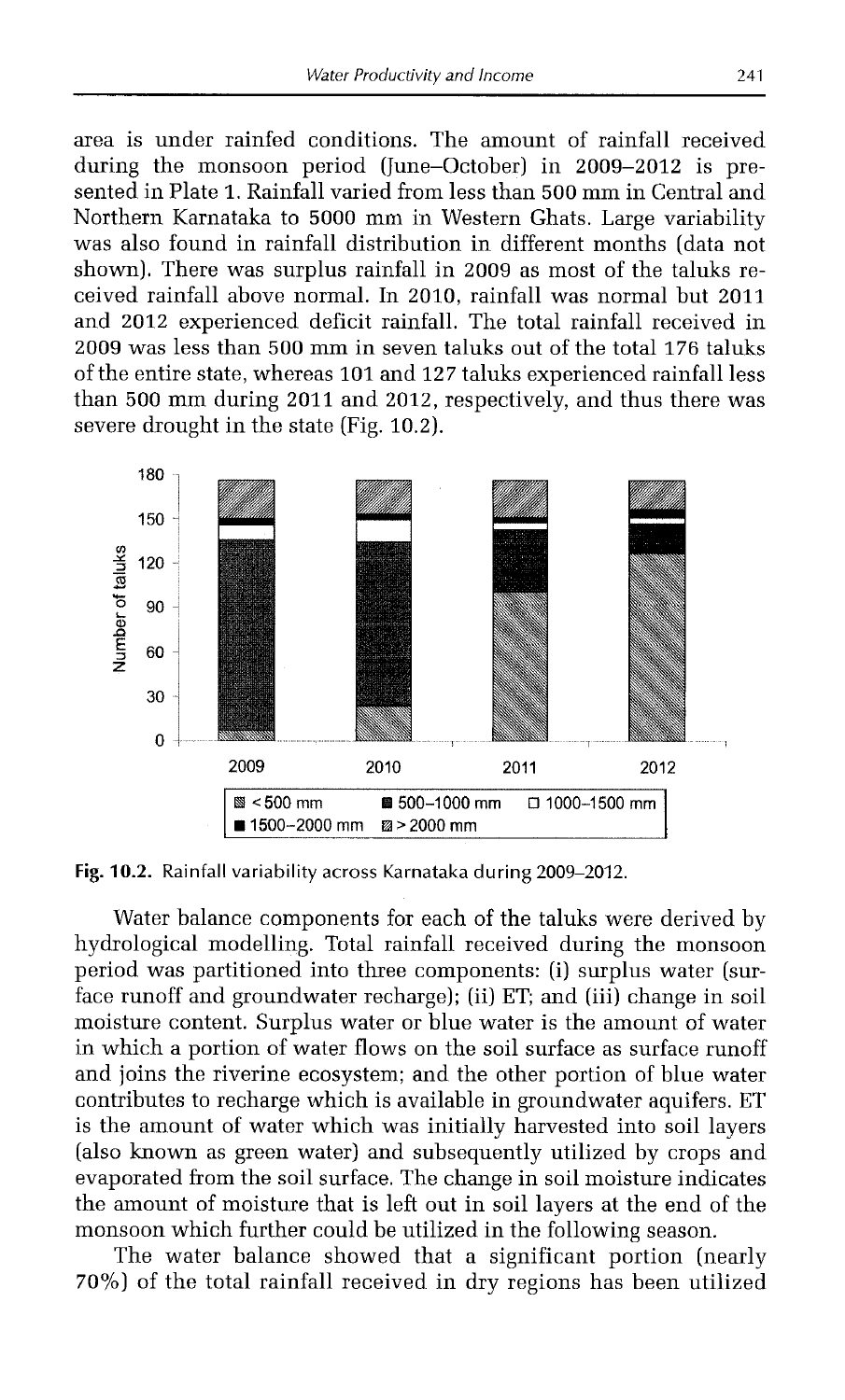by crops as ET and little is partitioned as blue water. For example, out of 176 taluks in Karnataka state, 101 taluks received an average rainfall of 363 mm during 2011. Out of this, 241 mm (i.e.  $66\%$ ) of rainfall received partitioned into ET, 32 mm (8%) into blue water and 90 mm (25% ) remained as soil moisture at the end of the monsoon (Table 10.1). As rainfall distribution was poor, significant rainfall in October enhanced the soil moisture, which in fact was not useful for a monsoonal crop. Moreover, ET between June and October ranged from 100 mm to 900 mm depending on the rainfall amount and its distribution across the state. Due to poor rainfall in 2011 and 2012, ET in more than 80% of taluks was found to be less than 300 mm during the monsoon period, which shows poor soil moisture availability (Plate 2). This was further translated in terms of poor crop yield. Analysis of crop yield and income with rainfall variability will

| Rainfall<br>classes (mm) | No. of<br>taluks        | Monsoonal<br>rainfall<br>(mm) | Surplus<br>amount<br>(mm) | $ET$ (mm) <sup>a</sup> | Change in<br>soil moisture<br>content (mm) |
|--------------------------|-------------------------|-------------------------------|---------------------------|------------------------|--------------------------------------------|
| 2009                     |                         |                               |                           |                        |                                            |
| < 500                    | 7                       | 442                           | 70                        | 303                    | 69                                         |
| 500-1000                 | 129                     | 691                           | 179                       | 423                    | 89                                         |
| 1000~1500                | 10                      | 1117                          | 396                       | 626                    | 95                                         |
| 1500~2000                | $\overline{4}$          | 1693                          | 812                       | 766                    | 116                                        |
| > 2000                   | 26                      | 3203                          | 2269                      | 814                    | 120                                        |
| 2010                     |                         |                               |                           |                        |                                            |
| < 500                    | 24                      | 452                           | 55                        | 303                    | 94                                         |
| 500-1000                 | 110                     | 644                           | 131                       | 419                    | 94                                         |
| 1000-1500                | 15                      | 1144                          | 398                       | 644                    | 102                                        |
| 1500~2000                | $\overline{4}$          | 1750                          | 830                       | 809                    | 111                                        |
| > 2000                   | 23                      | 3242                          | 2307                      | 814                    | 121                                        |
| 2011                     |                         |                               |                           |                        |                                            |
| $<$ 500                  | 101                     | 363                           | 32                        | 241                    | 90                                         |
| 500-1000                 | 42                      | 634                           | 102                       | 433                    | 98                                         |
| 1000-1500                | 5                       | 1253                          | 416                       | 735                    | 101                                        |
| 1500-2000                | $\overline{\mathbf{3}}$ | 1801                          | 882                       | 810                    | 109                                        |
| > 2000                   | 25                      | 3250                          | 2315                      | 814                    | 121                                        |
| 2012                     |                         |                               |                           |                        |                                            |
| < 500                    | 127                     | 292                           | 24                        | 187                    | 81                                         |
| 500-1000                 | 20                      | 643                           | 107                       | 453                    | 83                                         |
| 1000-1500                | 4                       | 1245                          | 403                       | 752                    | 90                                         |
| 1500-2000                | 5                       | 1827                          | 921                       | 809                    | 97                                         |
| > 2000                   | 20                      | 2729                          | 1806                      | 813                    | 110                                        |

**Table 10.1.** Water resource availability and its distribution in Karnataka during the monsoon (June-October) in 2009-2012.

<sup>a</sup>ET, Evapotranspiration.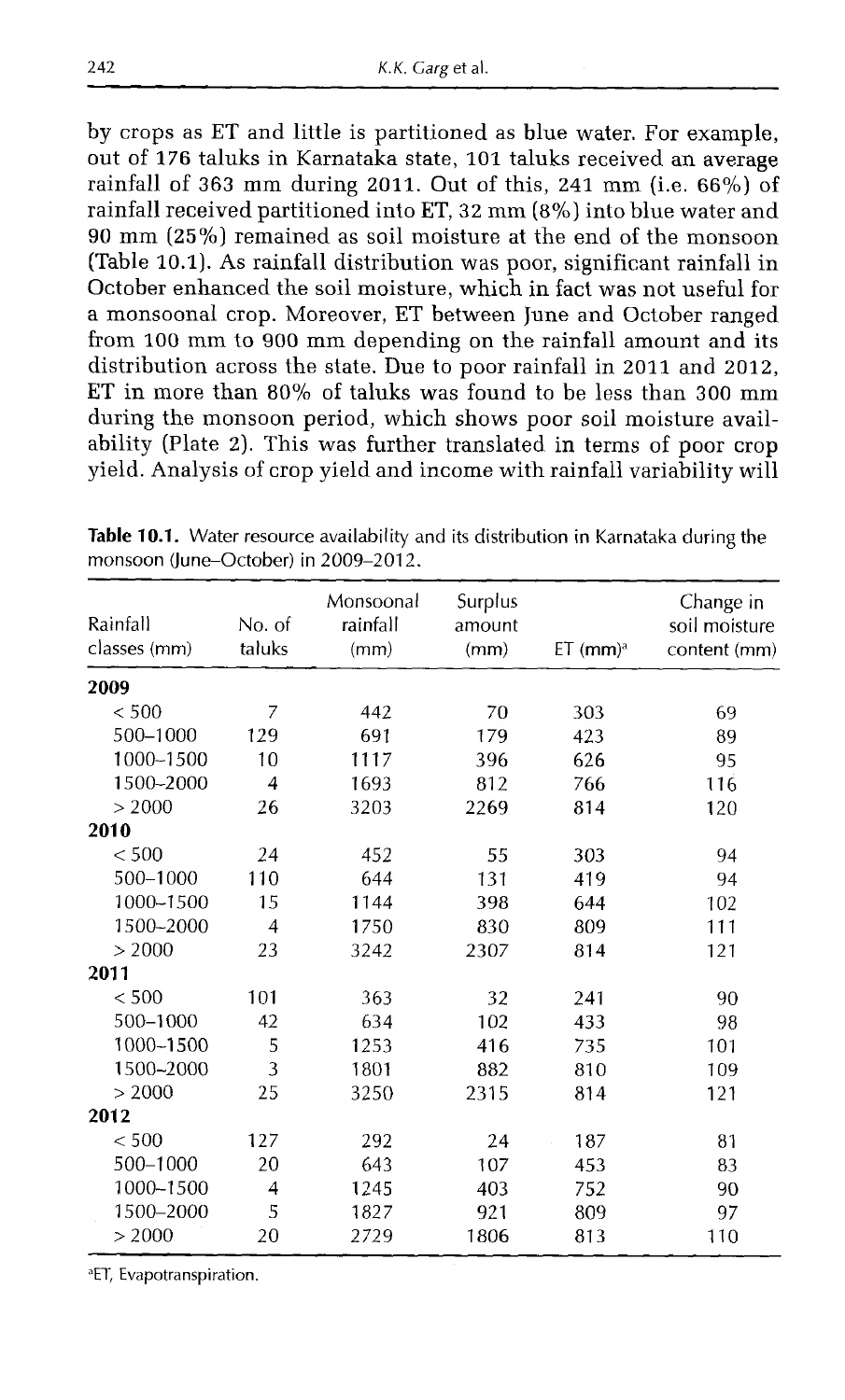be discussed in the next section of this chapter. On the other hand, ET at Western Ghats was found to be at a maximum as paddy *[Oryza sativa)* is the dominating crop under the surplus water conditions; most of the crop water demand was met through rainfall and a significant amount of water was also found to be evaporated from the soil surface.

Taluks having rainfall more than 1500 mm were the main source of blue water for the riverine ecosystem. Out of 176 taluks, three received rainfall of 1500-2000 mm in 2011 and 25 taluks received more than 2000 mm rainfall (Table 10.1); runoff coefficients on average for these taluks were 48% and 71%, respectively.

### **10.4 Impact of Bhoochetana on Crop Yield**

#### **10.4.1 Crop yield with balanced fertilizer application**

Along with large-scale implementation of the Bhoochetana programme, farmers' participatory demonstration trials were conducted in selected fields covering the major cropping systems in each taluk. Fields were divided into two parts: (i) improved practice (IP); and (ii) farmers' practice (FP). A balanced fertilizer dose was applied under IP and another part of the plot was cultivated as per the normal FP. Crop yield was estimated by conducting crop cutting experiments. Entire biomasses from a  $3 \text{ m} \times 3 \text{ m}$  sample area were harvested in both the plots and fresh biomass was measured in the presence of an ICRISAT representative, the Department of Agriculture (DoA) (Karnataka) staff and the farmer. Subsamples were taken and dried in the oven at 65°C and actual yields were calculated. Data were used to monitor the impact of balanced fertilizer application on crop yield and income from 2009 onwards.

The Bhoochetana programme, which initially started addressing soil nutrient deficiency from six districts in the first year, was scaled up to all 30 districts of the state in the third and fourth years, which has made a huge impact on crop productivity. Cropping systems in Karnataka are very diverse and a large number of crops were grown; however, to understand the impact of Bhoochetana, in this chapter we have selected four important crops: (i) maize *(Zea mays);* (ii) finger millet *(Eleusine coracana*); (iii) chickpea *(Cicer arietinum*); and (iv) groundnut *(Arachis hypogaea).* Crop productivity measured by crop cutting experiments under IP was compared with FP over 4 years from 2009 to 2012. The IP enhanced crop yields by 20-66% compared with FP. Crop productivity decreased with decreasing rainfall from 2009 to 2012 but yields under IP were consistently higher compared with FP even during deficit rainfall years in 2011 and 2012.

Average maize yields were 5500 kg/ha and 7600 kg/ha in 2009, and 3900 kg/ha and 5100 kg/ha in 2012 under FP and IP, respectively.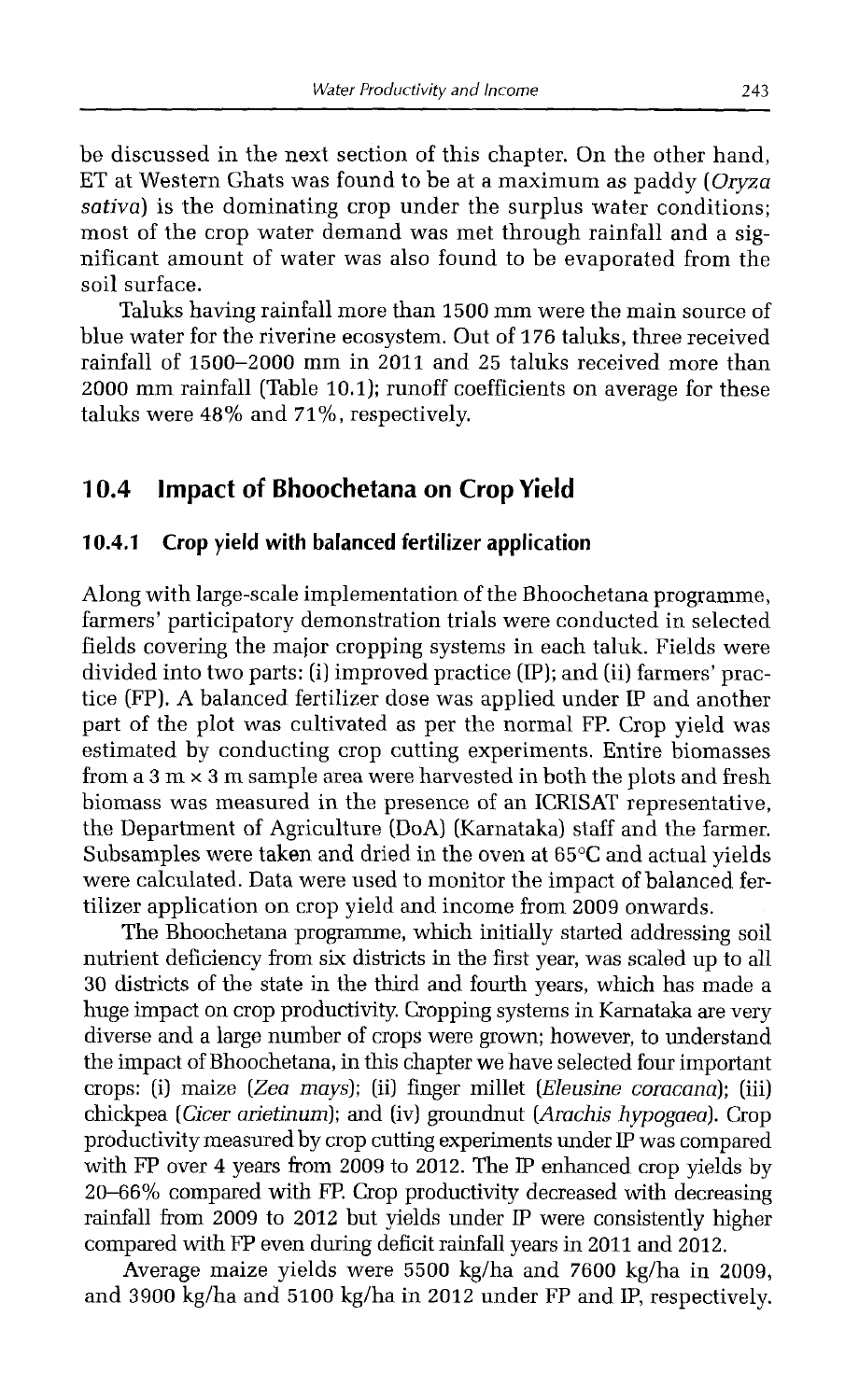Large variation in crop productivity (maximum to minimum range) is recorded during the dry years compared with wet and normal years. With supplemental irrigation, yield levels obtained by farmers in dry years were even higher than the wet years but under rainfed conditions the crops suffered water stress resulting in poor yield. Finger millet is a drought-tolerant crop and largely grown in the southern part of Karnataka. Average finger millet yields were 1750 kg/ha and 2700 kg/ha in 2009, and 1250 kg/ha and 1680 kg/ha in 2012 under FP and IP, respectively. However, productivity decreased from 2009 to 2012 but IP helped farmers to harness better yields despite high water stress conditions. Chickpea is a post-rainy season crop, which is generally grown with residual soil moisture. It also showed better productivity under IP compared with FP but this difference decreased with increasing soil moisture stress especially in 2012. Average chickpea yields were 1050 kg/ha and 1400 kg/ha in 2009, and 600 kg/ha and 780 kg/ha in 2012 under FP and IP, respectively. Average groundnut yields in the first 3 years (2009-2011) were 1300 kg/ha and 1800 kg/ha but dropped significantly to 600 kg/ha and 780 kg/ha in 2012 under FP and IP, respectively.

#### **10.4.2 Crop yield with rainfall variability**

Crop production functions (rainfall versus crop yields) describing the crop sensitivity with available water and its further interaction with nutrient management were derived for:

- major cereals (maize, rice, finger millet, pearl millet (*Pennisetum glaucum ),* sorghum (*Sorghum bicolor));*
- oilseeds (groundnut, soybean *[Glycine max));* and
- pulses (pigeon pea (*Cajanus cajan),* chickpea, green gram (*Vigna radiata)).*

The Food and Agriculture Organization of the United Nations (FAO) described the linear relationship between crop yield and water use, where relative yield reduction is related to the corresponding relative reduction with available water for crop use (Stewart *et al.,* 1977; Doorenbos and Kassam, 1979; Lovelli *et al.,* 2007) as shown in Eqn 10.2.

$$
\left[\frac{Y_x - Y_a}{Y_x}\right] = K_y \left[\frac{\text{Available water}}{\text{Actual water need}}\right]
$$
\n(10.2)

where  $Y_x$  is maximum yield and  $Y_a$  is actual yield, and  $K_v$  is the correlation or proportionality factor between the related productivity loss (Lovelli *et al.,* 2007). In the current study, the production function for selected crops is established from large-scale farmers' field data from 2009 to 2012.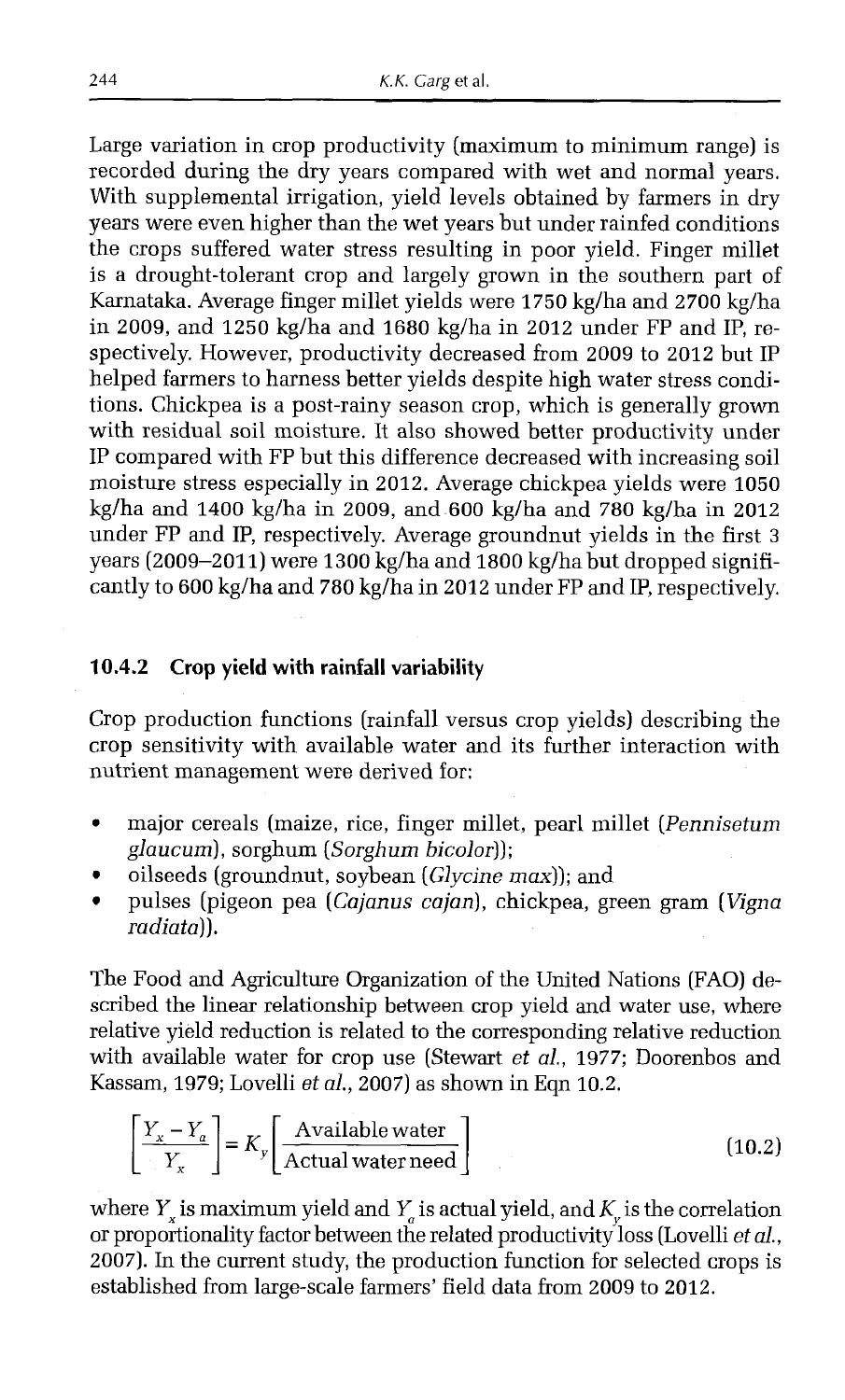To understand yield sensitivity with monsoonal rainfall, the average yield measured in different taluks was plotted against rainfall for important cereals (paddy, maize, pearl millet, finger millet, sorghum), pulses (chickpea, green gram, pigeon pea) and oilseeds (soybean, groundnut) both under FP and IP (Figs 10.3 and 10.4). In general, crop yield increased with increasing rainfall amount but huge variability was recorded even in the same rainfall class. This variability was due to variation in rainfall distribution, soil types (nutrient status, moisture holding capacity, etc.) and a number of management factors (fertilizer input, time of sowing, etc.) among taluks.

Paddy is largely grown under irrigated conditions in drylands. It is also grown under rainfed conditions where rainfall is high. As we have not acquired total water inputs (rainfall plus irrigation) for paddy, it is at least important to analyse crop yield with rainfall. Most importantly, paddy yield under IP is higher (Student  $t$ -test,  $P < 0.001$ , nearly an additional 600-1000 kg as shown by the trend line) than FP, which indicates the importance of micro and secondary nutrients even under the higher yielding scenarios. Data plotted from a large number of crop cutting samples showed that maize yield in general increased with increasing rainfall. Farmers apply supplemental irrigation as maize is a water-demanding crop. Achieving relatively moderate to higher grain yield in poor rainfall scenarios (200-300 mm) indicates application of supplemental irrigation. The maize yield irrespective of irrigation inputs with IP was  $800-1500$  kg higher  $(P < 0.001)$  compared with FP (Fig. 10.3). Farmers generally cultivate pearl millet, finger millet and sorghum in low rainfall regions (less than 800 mm). Yields of these crops also increased with better water availability and a 500-800 kg difference in crop yield was found between FP and IP  $(P < 0.001)$ . Similar observations were recorded for pulses and oilseeds (Fig. 10.4).

Further, yields for every 100 mm rainfall range were grouped together and averaged; productivity functions for selected cereals, pulses and oilseeds were developed (Figs 10.5 and 10.6). A linear trend was found in maize productivity with increasing rainfall, whereas productivity of pearl millet and finger millet increased linearly up to 600-700 mm but started declining with increasing rainfall, indicating that these crops are resilient in dry climatic conditions. The production function developed for pulses (chickpea, green gram and pigeon pea) and oilseeds also showed a strong linear response with increasing rainfall (Fig. 10.6).

To compare the economic benefit from different crops, we translated crop yields into net income after subtracting the cost of cultivation from gross income both for FP and IP scenarios and also compared it with rainfall variability (Figs 10.7 and 10.8). Paddy and maize were more remunerative crops compared with millets and sorghum. Net income from maize and pearl millet cultivation was ?50,000-60,000/ha and  $\text{\textsterling}20,000-25,000/h$ a, respectively, under moderate to good rainfall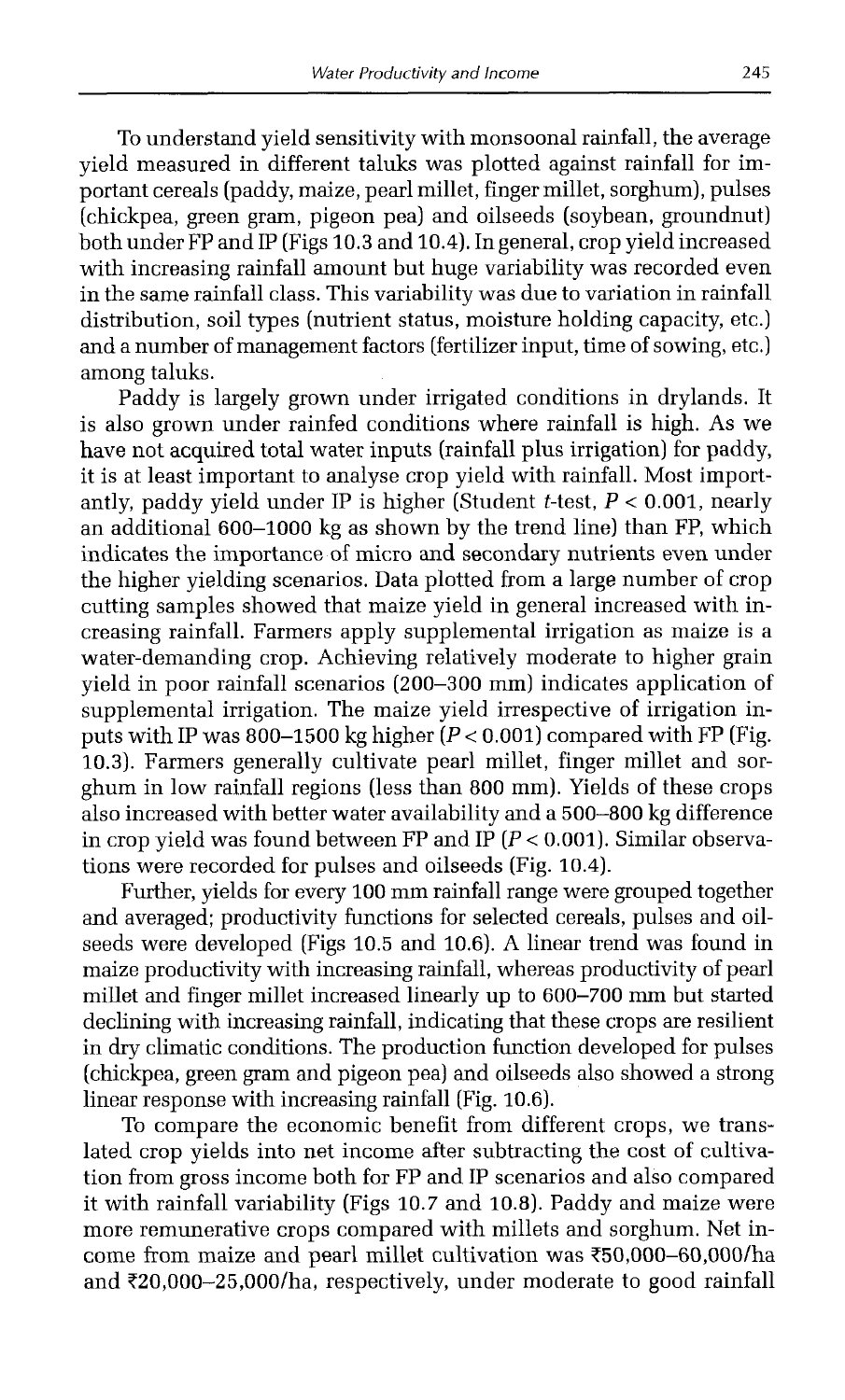

**Fig. 10.3.** Yield of selected cereals with rainfall and balanced fertilizer application in Karnataka during 2010-2012. Filled and open symbols represent crop yield under farmers' practice (FP) and improved practice (IP), respectively; solid and broken lines further show the yield trend with increasing rainfall amount under FPand IP, respectively.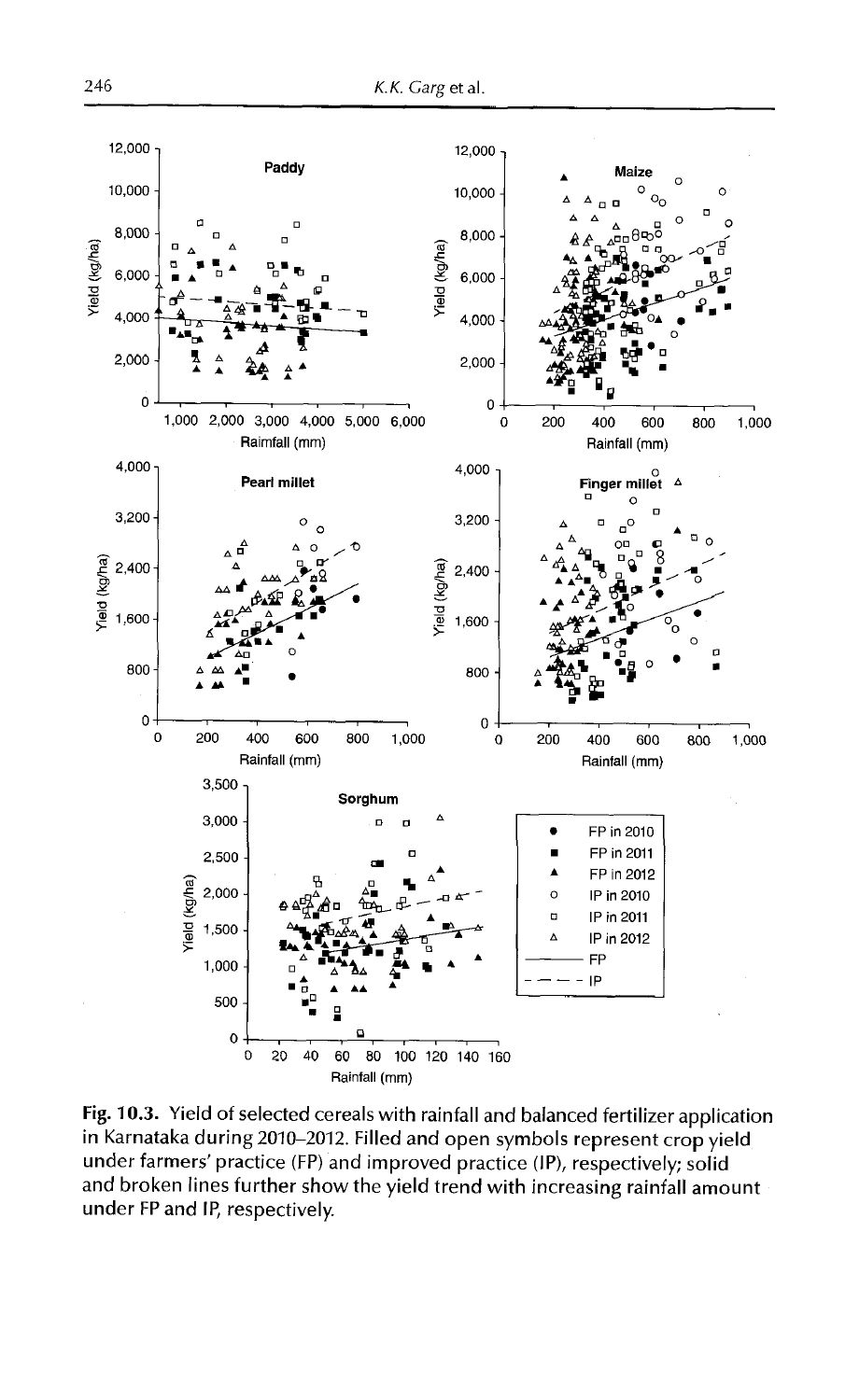

Fig. 10.4. Yield of selected pulses and oilseeds with rainfall and balanced fertilizer application in Karnataka during 2010-2012. Filled and open symbols represent crop yield under farmers' practice (FP) and improved practice (IP), respectively; solid and broken lines further show the yield trend with increasing rainfall amount under FP and IP, respectively.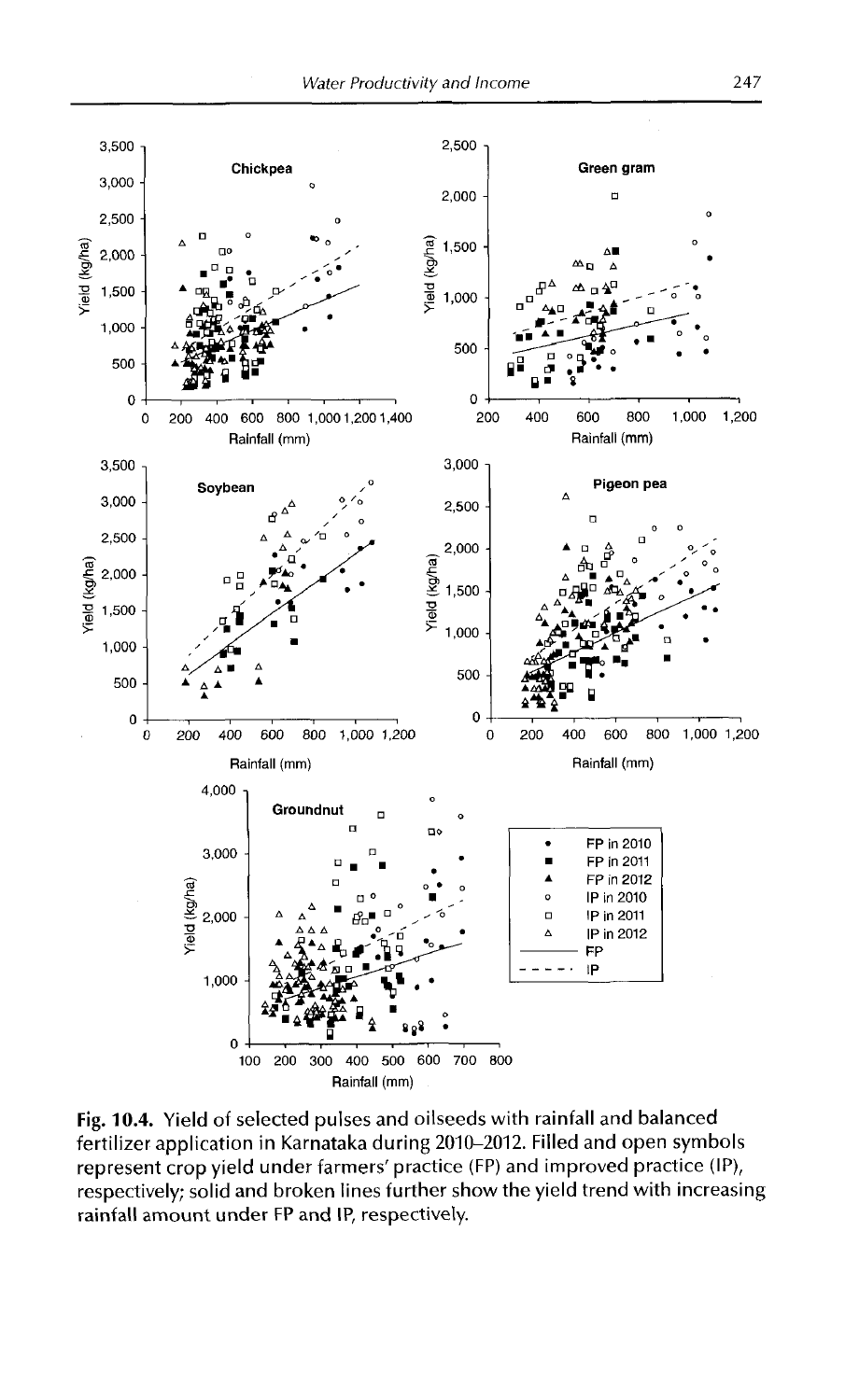

**Fig. 10.5.** Crop production function of major selected cereals obtained by averaging-up large-scale crop cutting experiments data under different rainfall classes with every 100 mm increment. Filled and open circles represent crop yield under farmers'practice (FP) and improved practice (IP), respectively; solid and broken lines further show the crop yield trend with increasing rainfall amount under FP and IP, respectively.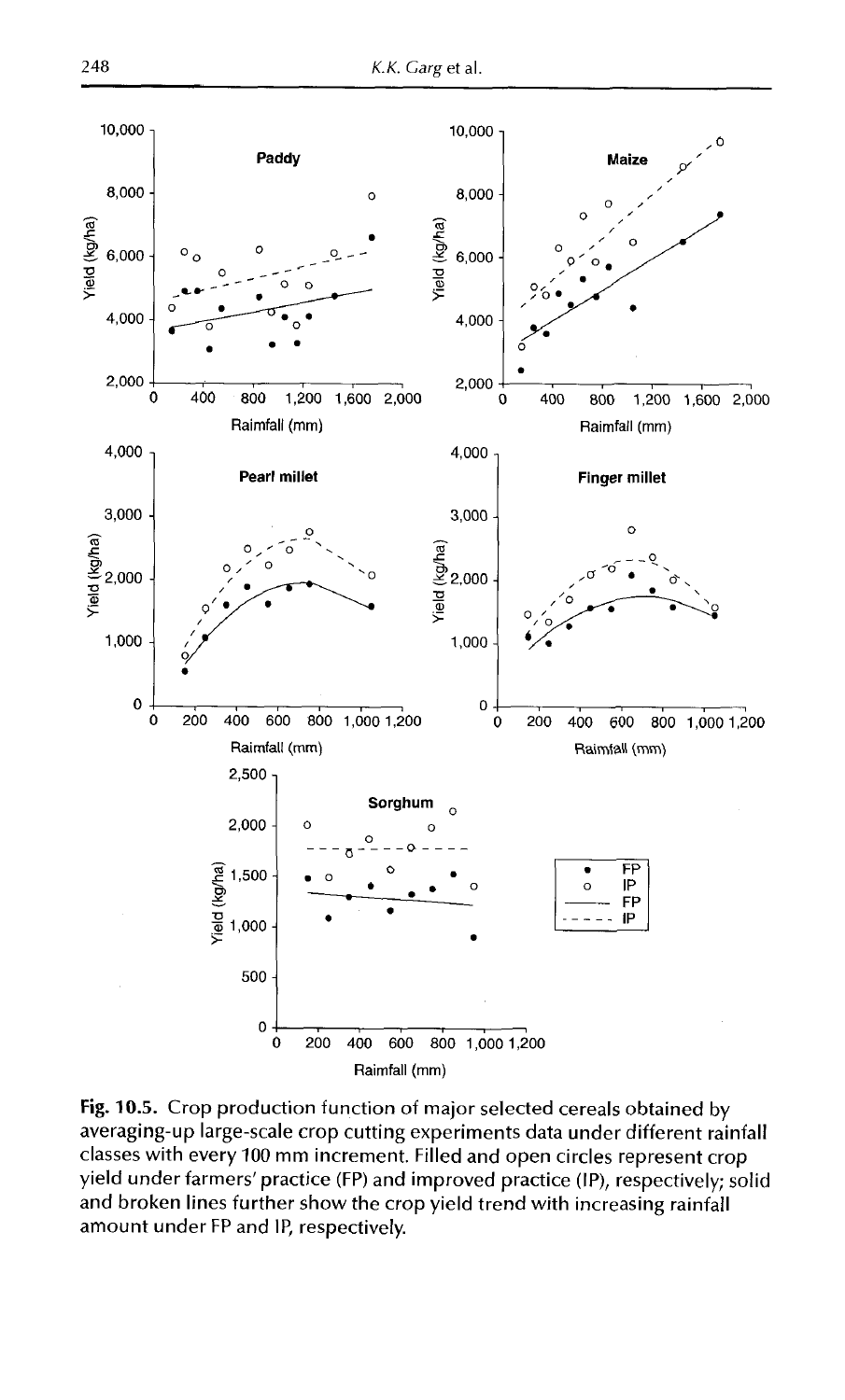

**Fig. 10.6.** Crop production function of major selected pulses and oilseeds obtained by averaging-up large-scale crop cutting data under different rainfall classes with every 100 mm increment. Filled and open circles represent crop yield under farmers' practice (FP) and improved practice (IP), respectively; solid and broken lines further show the yield trend with increasing rainfall amount under FP and IP, respectively.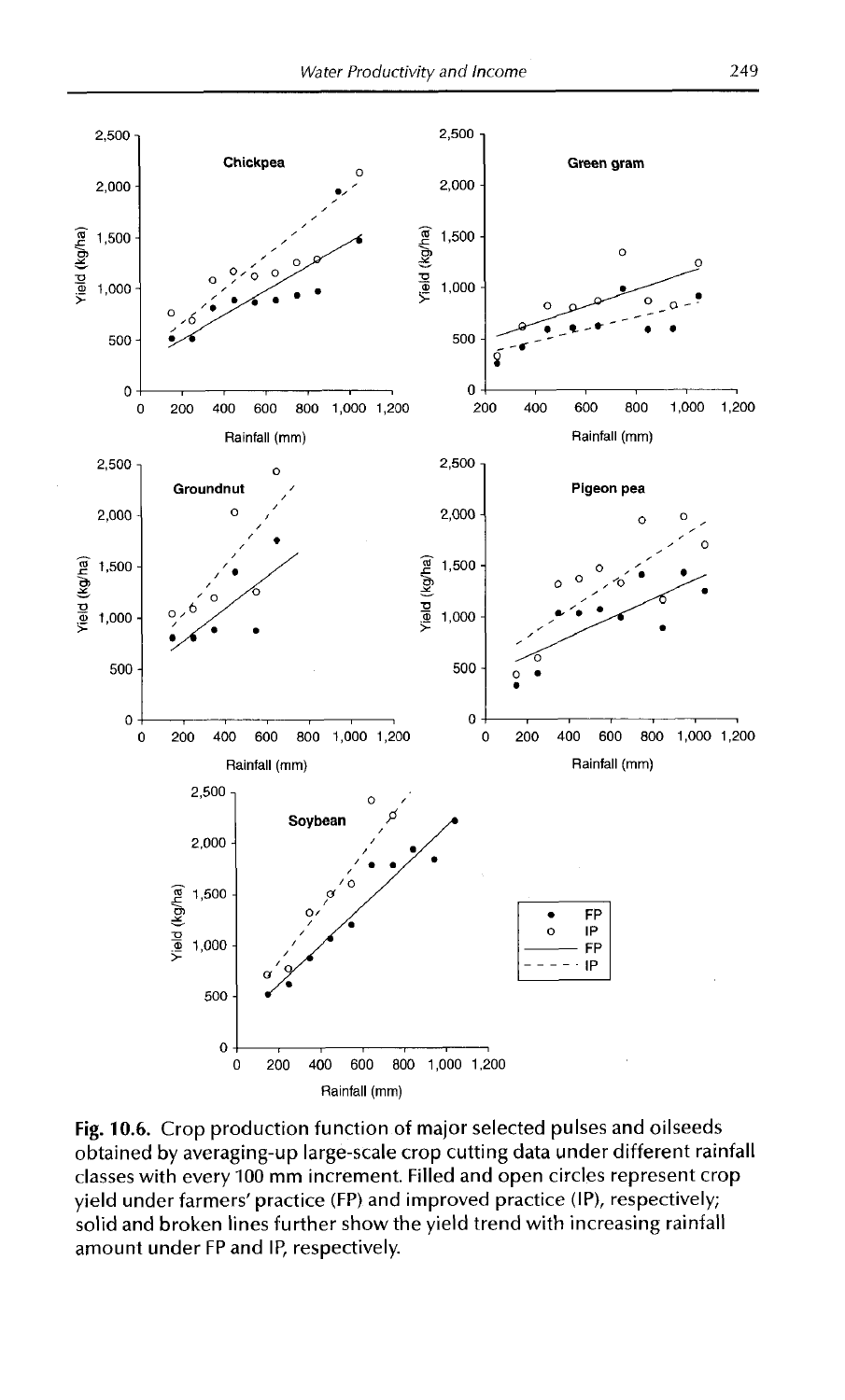

Fig. 10.7. Economic gain (net income) and its sensitivity with increasing rainfall for selected cereals. Filled and open circles represent estimated net income under farmers'practice (FP) and improved practice (IP), respectively; solid and broken lines further show the net income trend with increasing rainfall amount under FP and IP, respectively.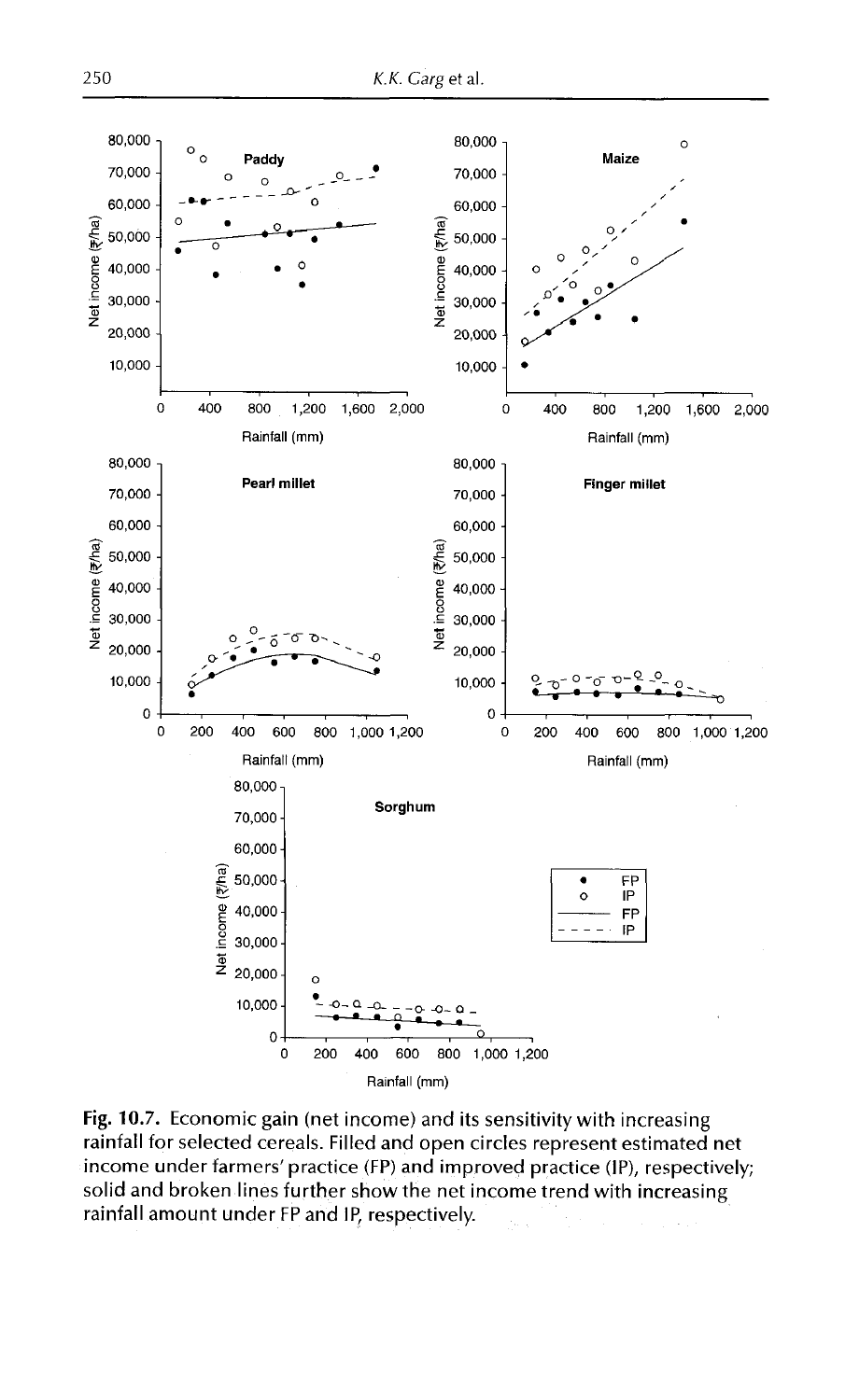

Fig. 10.8. Economic gain (net income) and its sensitivity with increasing rainfall for selected pulses and oilseeds. Filled and open circles represent the estimated net income under farmers' practice (FP) and improved practice (IP), respectively; solid and broken lines further show the net income trend with increasing rainfall amount under FPand IP, respectively.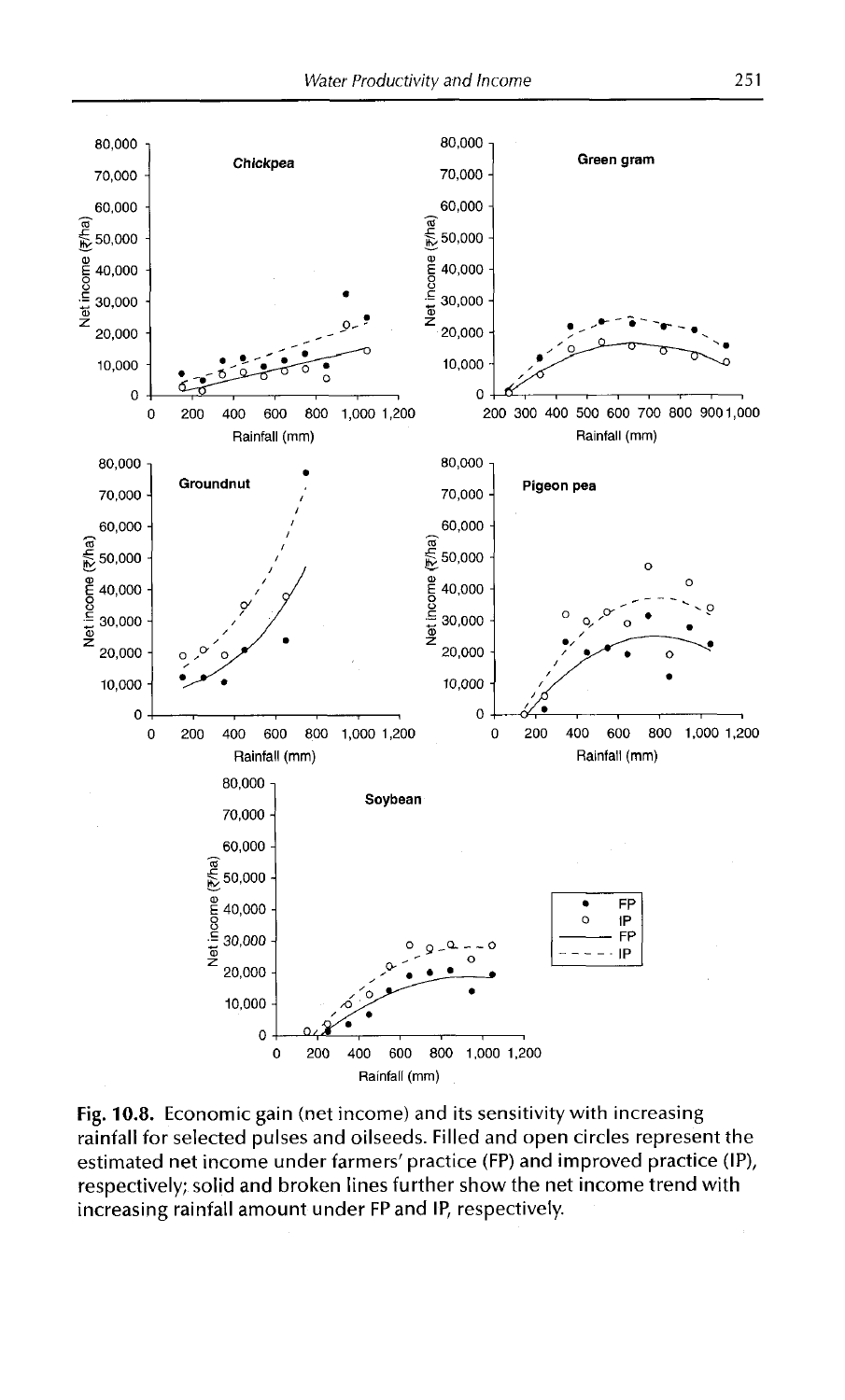conditions (600-800 mm) under IP. IP enhanced the net income by ?8000-10,000/ha under maize and nearly ?3000-5000/ha under millet and sorghum production. Among pulses, pigeon pea was more remunerative as net income obtained from this crop varied from ?20,000 to 25,000/ha at moderate rainfall of 800 mm. IP enhanced the net income further to  $\text{\textdegree}8000-10,000/ha$ . On the other hand, groundnut was very sensitive with application of micro and secondary nutrients. Net income for groundnut cultivation increased by  $\text{\texttt{F5000-15,000}}/ha$  with IP as compared with FP.

#### **10.4.3 Spatial distribution of crop yields**

Spatial variability in cereal productivity among different taluks was analysed. Yield and income obtained from cereal crops under FP and IP in 2012 are shown in Plate 3. Several crop layers overlaid each other; therefore, some of the plotted data are hidden, as they are covered by other layers, however, a comprehensive overview of the cropping system is depicted. Paddy is found largely in the high rainfall zone such as the western part of Karnataka and hilly regions (Western Ghats) where annual rainfall is higher than 1500-2000 mm. Maize is cultivated in the central part of Karnataka covering the state from north to south. Pearl millet and sorghum are cultivated in northern Karnataka and finger millet in southern Karnataka. Results showed that IP enhanced crop productivity in most of the taluks compared with FP. Thus, farmers benefited with additional income of about  $\overline{z}2500/ha$ (minimum) to  $\text{\textsterling}30.000\text{\textendash}350,000/\text{ha}$  (maximum). Net additional income was maximum under maize cultivation followed by paddy and pearl millet. Furthermore, the additional benefit-cost ratio ranged from 2 to 20, indicating impressive returns with IP. Similarly, results are also depicted for pulse and oilseed crops in Plate 4. Yield and income levels increased with IP compared with FP.

#### **10.4.4 Crop yields with improved varieties**

The Bhoochetana programme has provided opportunities to harness the potential of rainfed areas and showcased it to several stakeholders for large-scale adoption and helped in enhancing their learning and capacity. Land, water, nutrient and crop management interventions were demonstrated under on-farm conditions. Farmers in various parts of Karnataka are still using indigenous and low-yielding crop varieties. Farmers' participatory field trials were conducted for different crops in different districts of Karnataka. Improved crop varieties were compared with the local variety by growing both varieties side by side under the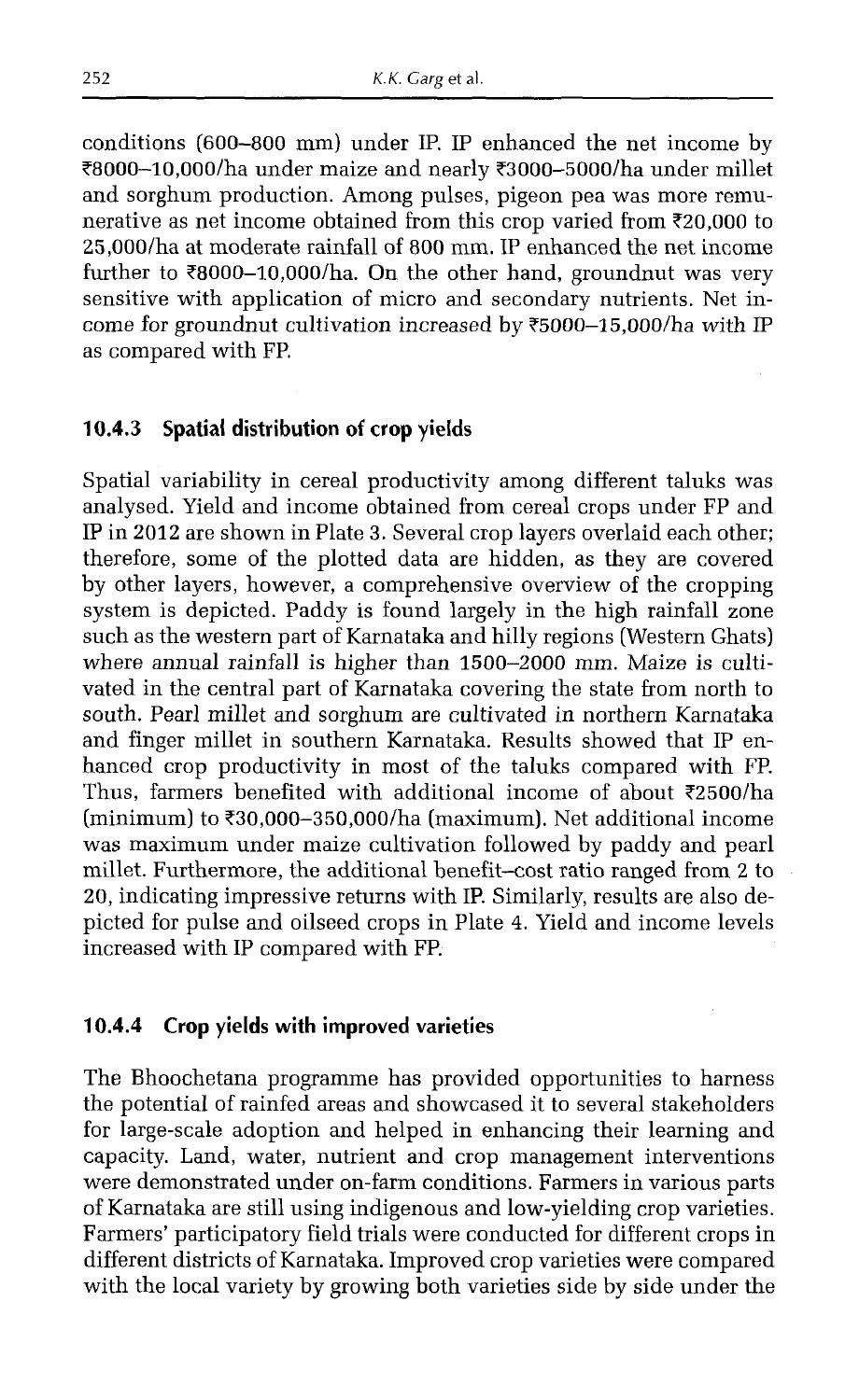same management conditions. Data obtained from a number of trials indicated 50-150% higher crop yields with improved varieties compared with the local variety (Fig. 10.9). Plate 5 shows the variability in yield among cereals (finger millet, pearl millet), pulses (chickpea, pigeon pea) and oilseed crop (groundnut) between districts. Results indicate that crop productivity could easily be doubled by introducing new and improved varieties along with application of balanced fertilization application.



Fig. 10.9. Comparison of crop yield between the local and improved variety of selected cereals (finger millet, pearl millet and sorghum), pulses (pigeon pea and chickpea) and oilseed (groundnut) obtained from farmers' participatory field experiments across the state using data of 2012. Columns show average yields obtained from different crop cutting experiments and error bars show the maximum and minimum range.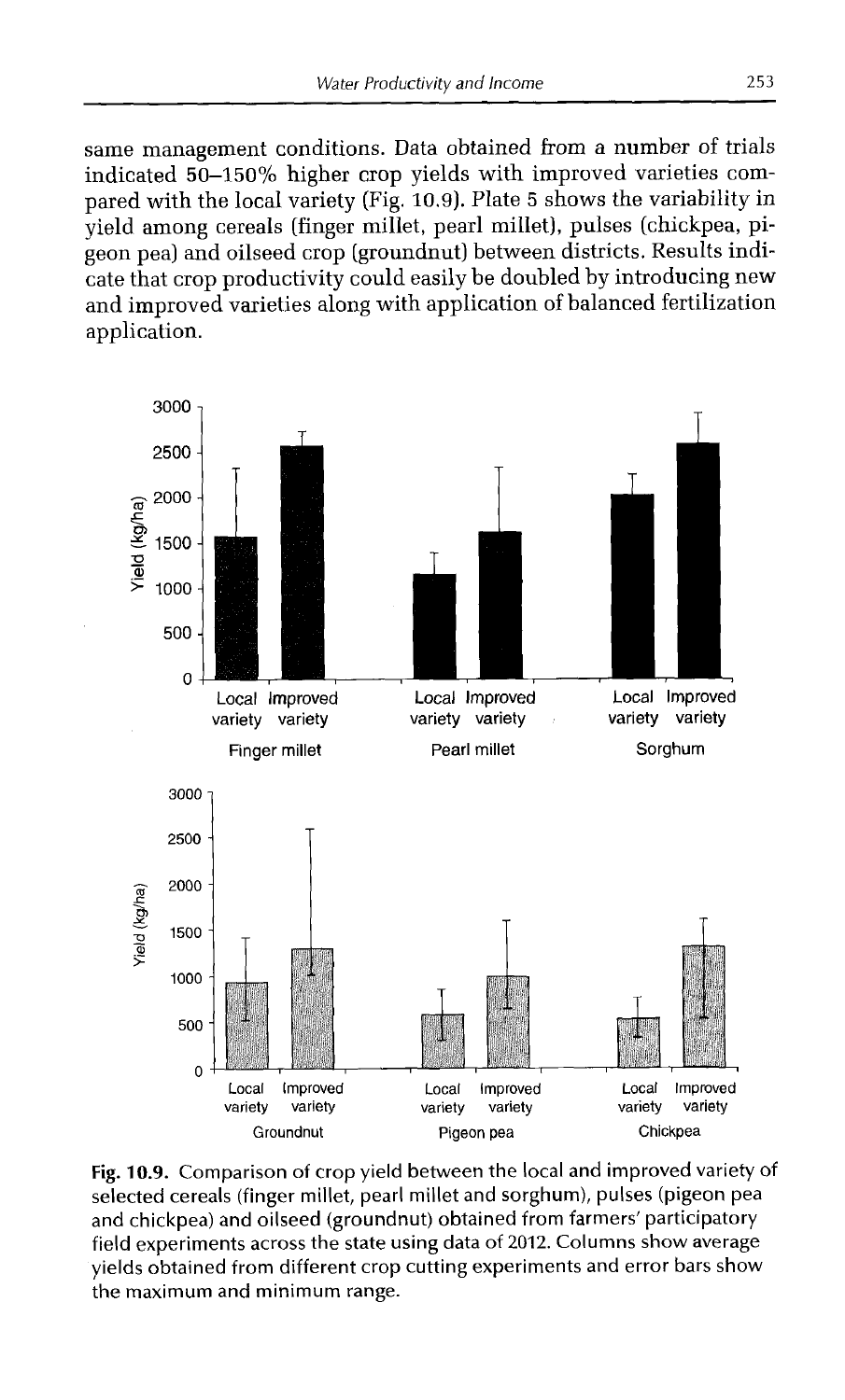### **10.5 Impact of Bhoochetana on Water Productivity**

Crop water productivity (WP) is the amount of grain yield obtained per unit of water used (Tuong and Bouman, 2003; Garg *et al.,* 2012b). Depending on the type of water sources considered, WP is expressed as grain yield per unit water evapotranspired or grain yield per unit of total water input (rainfall under rainfed conditions). In this study, technical WP of IP and FP was calculated using simulated values of ET and yield values obtained for selected cereals, oilseeds and pulses across the entire state. Moreover, economic water productivity (EWP) ( $\bar{\tau}$  per m<sup>3</sup> of water) was also derived using net income obtained against per unit of water use.

Data on average productivity, net income, technical WP and EWP and rainfall are summarized for important cereals, pulses and oilseeds during 2009-2012 in Table 10.2. Average crop yields over the 4-year period were 1810 kg/ha and 2440 kg/ha with FP and IP, respectively. Similarly, the average estimated net income was  $\bar{\zeta}26.290/h$  a with FP and ?35,540/ha with IP, indicating an additional 35% of income by adopting improved management practices. Technical WP with FP and IP was 0.51 kg/m<sup>3</sup> and 0.69 kg/m<sup>3</sup>, whereas EWP was  $\overline{55.3/m^3}$  and  $\overline{57.15/m^3}$ , respectively (Table 10.2).

### **10.6 Conclusions**

Agriculture in India as such, and specifically in Karnataka, assumes much more importance as 60% of people mostly depend on it for their livelihoods. Rainfed agriculture in general is considered as '1 t agriculture' with the perception that not much improvement can be made. Bhoochetana thus became the best example for scaling up in the country and has shown that simple but science-led interventions such as balanced fertilizer application alone can contribute to 30-35% additional yield gain. The total area covered by the programme within the 4-year period between 2009 and 2012 was 3.73 million ha. More than 3 million farmers, including small and marginal farmers from all the 30 districts of Karnataka, benefited from the programme. Field observations and agronomic records also showed that crops were found to be more tolerant to various pests and diseases and yielded better compared with farmers' management practices. The beneficial impact of the Bhoochetana programme is observed in not only wet and normal years but also in dry years. The programme has proven that improved management systems are vital in building the resilience of the farming systems in spite of normal or below normal rainfall in the state. Increase in crop yield and net income by about 30% has contributed to the household budget in rural areas as the benefit-cost ratio ranges from 2 to 20 for different cropping systems and regions.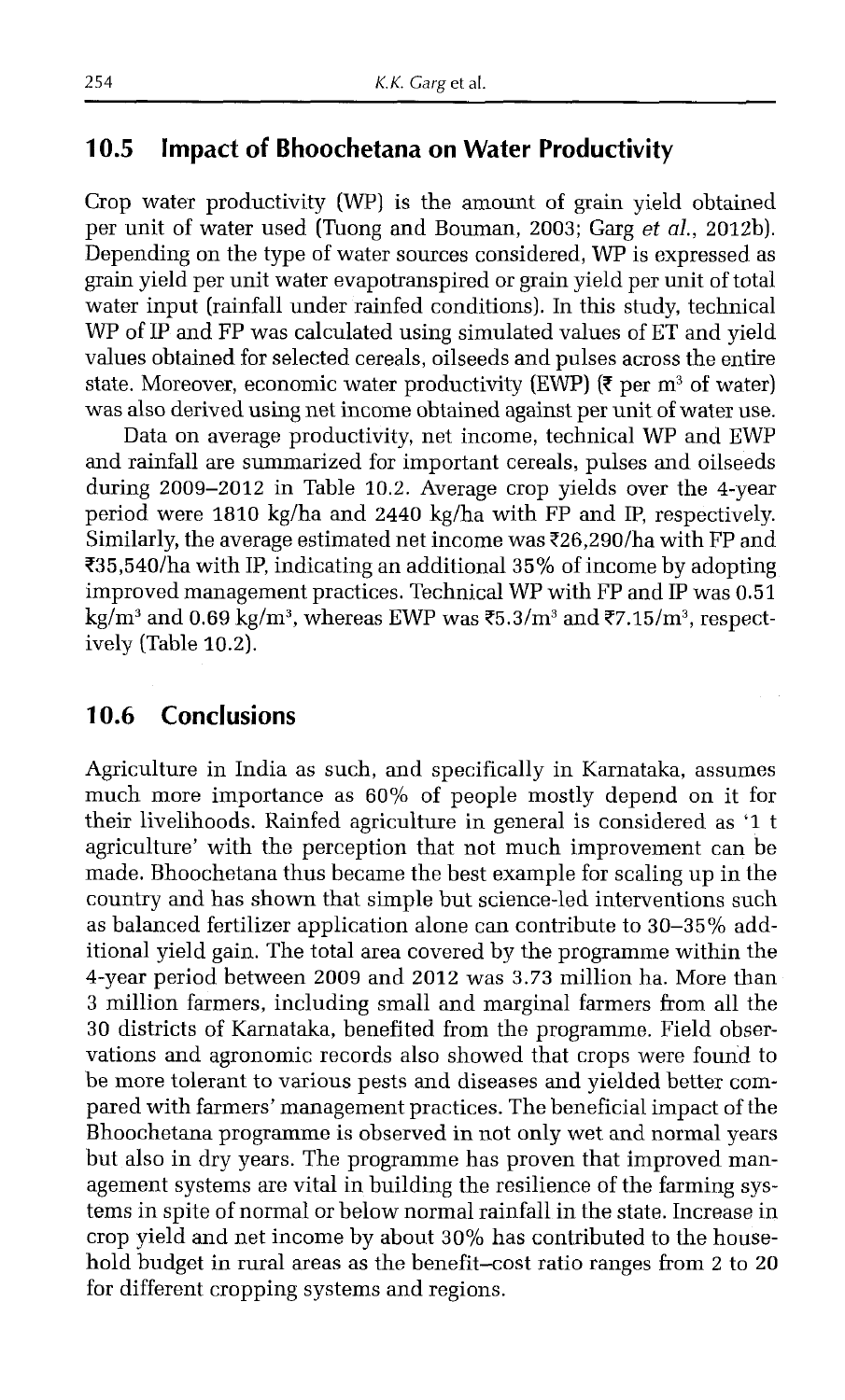| 2010   Vital Parties   2010   2010   2010   2010   2010   2020   2020   2020   2020   2020   2020   2020   20 |                  |                                                                                             |                                                                                                 |                                                                        |                                                          |               |                                | Technical water                                                                                                                                                                                                                                                                                                                 |                                                                        |                                                          | Economic water                              |
|---------------------------------------------------------------------------------------------------------------|------------------|---------------------------------------------------------------------------------------------|-------------------------------------------------------------------------------------------------|------------------------------------------------------------------------|----------------------------------------------------------|---------------|--------------------------------|---------------------------------------------------------------------------------------------------------------------------------------------------------------------------------------------------------------------------------------------------------------------------------------------------------------------------------|------------------------------------------------------------------------|----------------------------------------------------------|---------------------------------------------|
|                                                                                                               | from no.<br>Data | Yield (kg/ha)                                                                               |                                                                                                 | Net income (₹/ha)                                                      |                                                          | Rainfall (mm) |                                | productivity<br>$(kg/m^3)$                                                                                                                                                                                                                                                                                                      |                                                                        |                                                          | productivity<br>$(\overline{\epsilon}/m^3)$ |
| Gor                                                                                                           | of taluks        | 윤                                                                                           | $\cong$                                                                                         | 윤                                                                      | $\cong$                                                  | 욘             | $\cong$                        | 운                                                                                                                                                                                                                                                                                                                               | $\cong$                                                                | ٩,                                                       | $\cong$                                     |
| 2009                                                                                                          |                  |                                                                                             |                                                                                                 |                                                                        |                                                          |               |                                |                                                                                                                                                                                                                                                                                                                                 |                                                                        |                                                          |                                             |
| Paddy                                                                                                         |                  |                                                                                             |                                                                                                 |                                                                        |                                                          |               |                                |                                                                                                                                                                                                                                                                                                                                 |                                                                        |                                                          |                                             |
| Maize                                                                                                         |                  |                                                                                             |                                                                                                 |                                                                        |                                                          | 59            | 164                            | $-3.47$                                                                                                                                                                                                                                                                                                                         |                                                                        |                                                          | 9.3                                         |
| Finger millet                                                                                                 |                  | $-5,472$<br>1,737                                                                           | $7,600$<br>2,680                                                                                | 45,965<br>15,891                                                       | $\overline{63,840}$<br>24,522                            | 581           | 372                            |                                                                                                                                                                                                                                                                                                                                 | $1.64$<br>0.72                                                         |                                                          | 4.3                                         |
| Pearl millet                                                                                                  |                  |                                                                                             |                                                                                                 |                                                                        |                                                          |               |                                | $\bar{1}$                                                                                                                                                                                                                                                                                                                       |                                                                        |                                                          |                                             |
|                                                                                                               |                  |                                                                                             |                                                                                                 |                                                                        |                                                          | $-70$<br>54   | 445                            | $0.29$<br>$0.25$                                                                                                                                                                                                                                                                                                                |                                                                        |                                                          |                                             |
| Sorghum<br>Chickpea                                                                                           |                  | $\frac{1}{1,286}$                                                                           | $\frac{1}{1,878}$                                                                               | $\frac{11,056}{18,194}$                                                | $16,149$<br>24,335                                       |               |                                |                                                                                                                                                                                                                                                                                                                                 | $0.42$<br>0.34                                                         | ې م<br>۱. م                                              | $2.3 - 6$                                   |
| Green gram                                                                                                    |                  |                                                                                             |                                                                                                 |                                                                        |                                                          |               | $\begin{array}{c} \end{array}$ | $\bar{l}$                                                                                                                                                                                                                                                                                                                       | $\frac{1}{\sqrt{2}}$                                                   | $\overline{1}$                                           |                                             |
| Pigeon pea                                                                                                    |                  |                                                                                             | $\bar{t}$                                                                                       |                                                                        | $\overline{1}$                                           |               | $\pmb{\mathsf{i}}$             | $\overline{1}$                                                                                                                                                                                                                                                                                                                  |                                                                        | $\overline{1}$                                           |                                             |
| Soybean                                                                                                       |                  |                                                                                             |                                                                                                 |                                                                        | 36,557<br>36,986<br>33,732                               | 807           |                                | $0.34$<br>$0.48$                                                                                                                                                                                                                                                                                                                | $0.5$<br>$0.47$<br>$0.68$                                              | $3.\overline{1}$<br>$4.\overline{5}$<br>$3.\overline{5}$ |                                             |
| Groundnut                                                                                                     |                  |                                                                                             |                                                                                                 |                                                                        |                                                          | 594<br>673    | 525<br>377<br>433              |                                                                                                                                                                                                                                                                                                                                 |                                                                        |                                                          | $4.6$<br>$6.1$<br>$5.07$                    |
| Average                                                                                                       |                  | $\frac{1}{1,775}$<br>1,775<br>1,276                                                         | 2,630<br>1,761<br>2,993                                                                         | 24,673<br>26,801<br>23,763                                             |                                                          |               |                                |                                                                                                                                                                                                                                                                                                                                 |                                                                        |                                                          |                                             |
| 2010                                                                                                          |                  |                                                                                             |                                                                                                 |                                                                        |                                                          |               |                                |                                                                                                                                                                                                                                                                                                                                 |                                                                        |                                                          |                                             |
| Paddy                                                                                                         |                  |                                                                                             | $\begin{array}{c} \hline \end{array}$                                                           |                                                                        |                                                          |               |                                |                                                                                                                                                                                                                                                                                                                                 |                                                                        |                                                          |                                             |
| Maize                                                                                                         |                  |                                                                                             |                                                                                                 |                                                                        |                                                          |               |                                |                                                                                                                                                                                                                                                                                                                                 |                                                                        |                                                          |                                             |
|                                                                                                               |                  |                                                                                             |                                                                                                 |                                                                        |                                                          |               |                                |                                                                                                                                                                                                                                                                                                                                 |                                                                        |                                                          |                                             |
| Finger millet<br>Pearl millet                                                                                 |                  |                                                                                             |                                                                                                 |                                                                        |                                                          |               |                                |                                                                                                                                                                                                                                                                                                                                 |                                                                        |                                                          |                                             |
|                                                                                                               |                  |                                                                                             |                                                                                                 |                                                                        |                                                          |               |                                |                                                                                                                                                                                                                                                                                                                                 |                                                                        |                                                          |                                             |
| Sorghum<br>Chickpea                                                                                           |                  |                                                                                             |                                                                                                 |                                                                        |                                                          |               |                                |                                                                                                                                                                                                                                                                                                                                 |                                                                        |                                                          |                                             |
| Green gram                                                                                                    |                  | $-$<br>$1,700$<br>$1,700$<br>$1,352$<br>$1,352$<br>$1,432$<br>$1,608$<br>$1,839$<br>$1,839$ | $7,275$<br>$2,317$<br>$2,394$<br>$7,832$<br>$7,631$<br>$7,631$<br>$7,631$<br>$7,694$<br>$7,499$ | 47,825<br>16,405<br>15,037<br>17,789<br>17,298,831<br>28,832<br>29,219 | 64,021<br>22,362<br>21,065<br>16,485<br>31,978<br>24,183 | 534549863277  |                                | $\frac{1}{2}$ , $\frac{3}{4}$ , $\frac{4}{3}$ , $\frac{3}{4}$ , $\frac{3}{4}$ , $\frac{3}{4}$ , $\frac{3}{4}$ , $\frac{3}{4}$ , $\frac{3}{4}$ , $\frac{3}{4}$ , $\frac{3}{4}$ , $\frac{3}{4}$ , $\frac{3}{4}$ , $\frac{3}{4}$ , $\frac{3}{4}$ , $\frac{3}{4}$ , $\frac{3}{4}$ , $\frac{3}{4}$ , $\frac{3}{4}$ , $\frac{3}{4}$ , | $1.73$<br>$1.556$<br>$0.547$<br>$0.533$<br>$0.533$<br>$0.58$<br>$0.58$ | フ<br>フィントミントラム P.G.<br>フィントミントラム P.G.                    |                                             |
|                                                                                                               |                  |                                                                                             |                                                                                                 |                                                                        | 48,943                                                   |               |                                |                                                                                                                                                                                                                                                                                                                                 |                                                                        |                                                          |                                             |
| Pigeon pea<br>Soybean                                                                                         |                  |                                                                                             |                                                                                                 |                                                                        |                                                          |               |                                |                                                                                                                                                                                                                                                                                                                                 |                                                                        |                                                          |                                             |
| Groundnut                                                                                                     |                  |                                                                                             |                                                                                                 |                                                                        | 38,022<br>41,732<br>34,310                               |               |                                |                                                                                                                                                                                                                                                                                                                                 |                                                                        |                                                          |                                             |
| Average                                                                                                       |                  |                                                                                             |                                                                                                 |                                                                        |                                                          |               |                                |                                                                                                                                                                                                                                                                                                                                 |                                                                        |                                                          |                                             |
|                                                                                                               |                  |                                                                                             |                                                                                                 |                                                                        |                                                          |               |                                |                                                                                                                                                                                                                                                                                                                                 |                                                                        |                                                          | Continued                                   |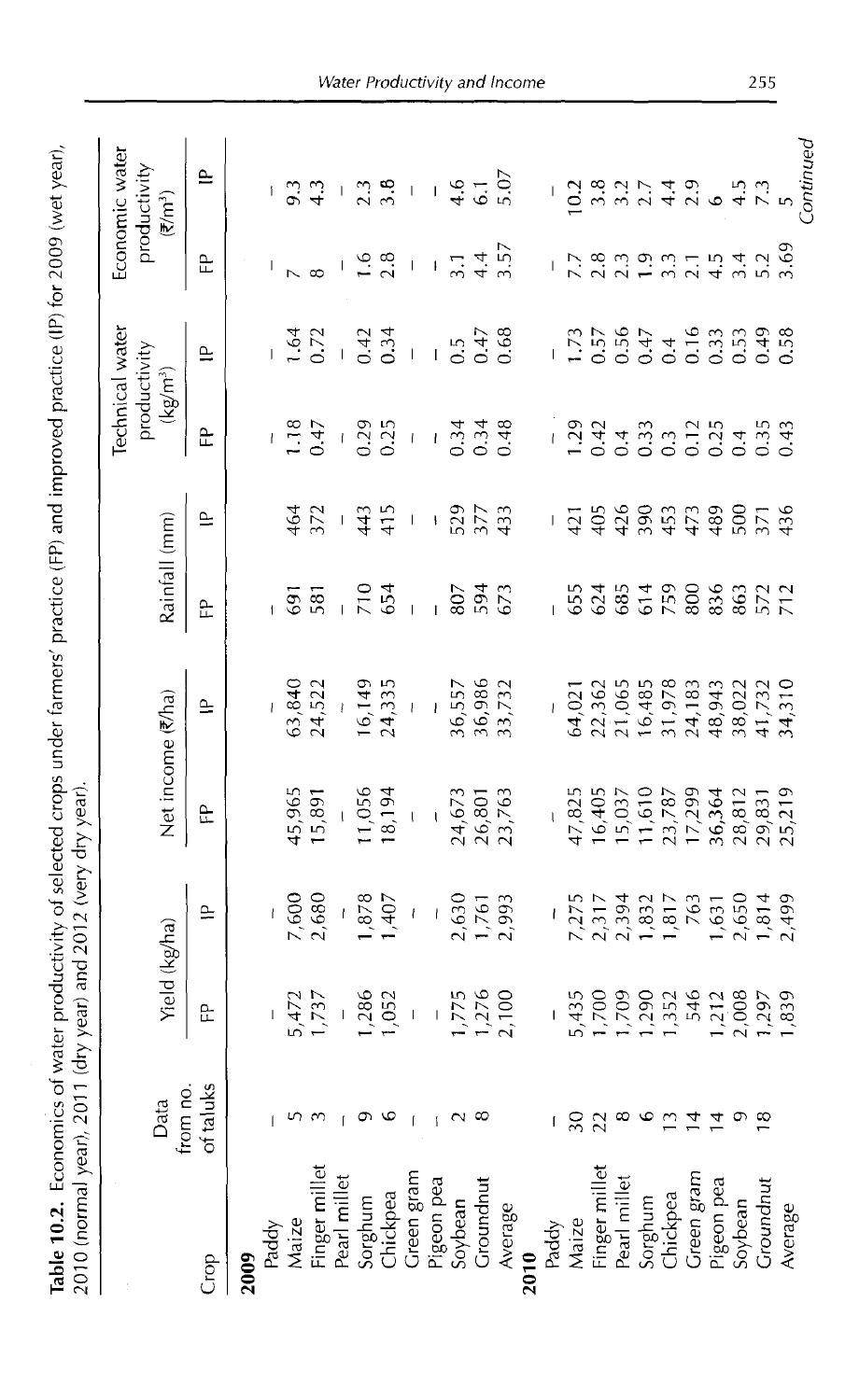| Rainfall (mm)<br>Net income (₹/ha)<br>Yield (kg/ha)                                                                                                                                                                                                                                                                                                                                                                                                                                |
|------------------------------------------------------------------------------------------------------------------------------------------------------------------------------------------------------------------------------------------------------------------------------------------------------------------------------------------------------------------------------------------------------------------------------------------------------------------------------------|
| Ê<br>$\cong$<br>운<br>$\cong$<br>운                                                                                                                                                                                                                                                                                                                                                                                                                                                  |
|                                                                                                                                                                                                                                                                                                                                                                                                                                                                                    |
|                                                                                                                                                                                                                                                                                                                                                                                                                                                                                    |
|                                                                                                                                                                                                                                                                                                                                                                                                                                                                                    |
| 202557242000122445288                                                                                                                                                                                                                                                                                                                                                                                                                                                              |
|                                                                                                                                                                                                                                                                                                                                                                                                                                                                                    |
|                                                                                                                                                                                                                                                                                                                                                                                                                                                                                    |
|                                                                                                                                                                                                                                                                                                                                                                                                                                                                                    |
|                                                                                                                                                                                                                                                                                                                                                                                                                                                                                    |
| $\begin{array}{l} 50,294 \\ 50,241 \\ 7,393 \\ 7,414 \\ 893 \\ 10,208 \\ 11,393 \\ 12,414 \\ 13,428 \\ 14,439 \\ 15,438 \\ 16,463 \\ 17,498 \\ 18,408 \\ 19,508 \\ 15,567 \\ 18,567 \\ 19,408 \\ 10,408 \\ 13,408 \\ 14,408 \\ 15,408 \\ 16,408 \\ 17,408 \\ 18,408 \\ 19,408 \\ 10,408 \\ 1$<br>1,583<br>1,837,573,575<br>2,977,833,575<br>1,850,657<br>1,850,424                                                                                                                 |
|                                                                                                                                                                                                                                                                                                                                                                                                                                                                                    |
|                                                                                                                                                                                                                                                                                                                                                                                                                                                                                    |
| $\begin{array}{l} 43.354\\ 17.81\\ 18.799\\ 16.799\\ 17.697\\ 17.697\\ 17.947\\ 17.2947\\ 17.2947\\ 17.295\\ 20.217\\ 21.291\\ 22.217\\ 23.217\\ 24.295\\ 25.237\\ 26.179\\ 28.179\\ 29.217\\ 21.291\\ 22.237\\ 23.237\\ 24.293\\ 25.237\\ 26.237\\ 27.293\\ 28.$                                                                                                                                                                                                                  |
|                                                                                                                                                                                                                                                                                                                                                                                                                                                                                    |
|                                                                                                                                                                                                                                                                                                                                                                                                                                                                                    |
|                                                                                                                                                                                                                                                                                                                                                                                                                                                                                    |
|                                                                                                                                                                                                                                                                                                                                                                                                                                                                                    |
|                                                                                                                                                                                                                                                                                                                                                                                                                                                                                    |
|                                                                                                                                                                                                                                                                                                                                                                                                                                                                                    |
|                                                                                                                                                                                                                                                                                                                                                                                                                                                                                    |
|                                                                                                                                                                                                                                                                                                                                                                                                                                                                                    |
|                                                                                                                                                                                                                                                                                                                                                                                                                                                                                    |
|                                                                                                                                                                                                                                                                                                                                                                                                                                                                                    |
| $\begin{array}{l} 38,539\\ 51,142\\ 51,147\\ 55,153\\ 21,153\\ 22,277\\ 23,38\\ 32,453\\ 43,485\\ 5,457\\ 24,458\\ 5,457\\ 5,457\\ 5,457\\ 5,457\\ 5,457\\ 5,457\\ 5,457\\ 5,457\\ 5,457\\ 5,457\\ 5,457\\ 5,457\\ 5,457\\ 5,457\\ 5,457\\ 5,457\\ 5,457\\ 5,457\\ $<br>46,180<br>46,286<br>18,847<br>19,265,117<br>19,043,18,057<br>19,043,18,057<br>20,1900<br>4,683<br>0,676,686<br>0,676,686,688<br>0,17,000,000,000,000<br>1694<br>1693 1695 1696 1697<br>1696 1697 1698 1699 |
|                                                                                                                                                                                                                                                                                                                                                                                                                                                                                    |

**Table 10.2.** Continued.

Table 10.2. Continued.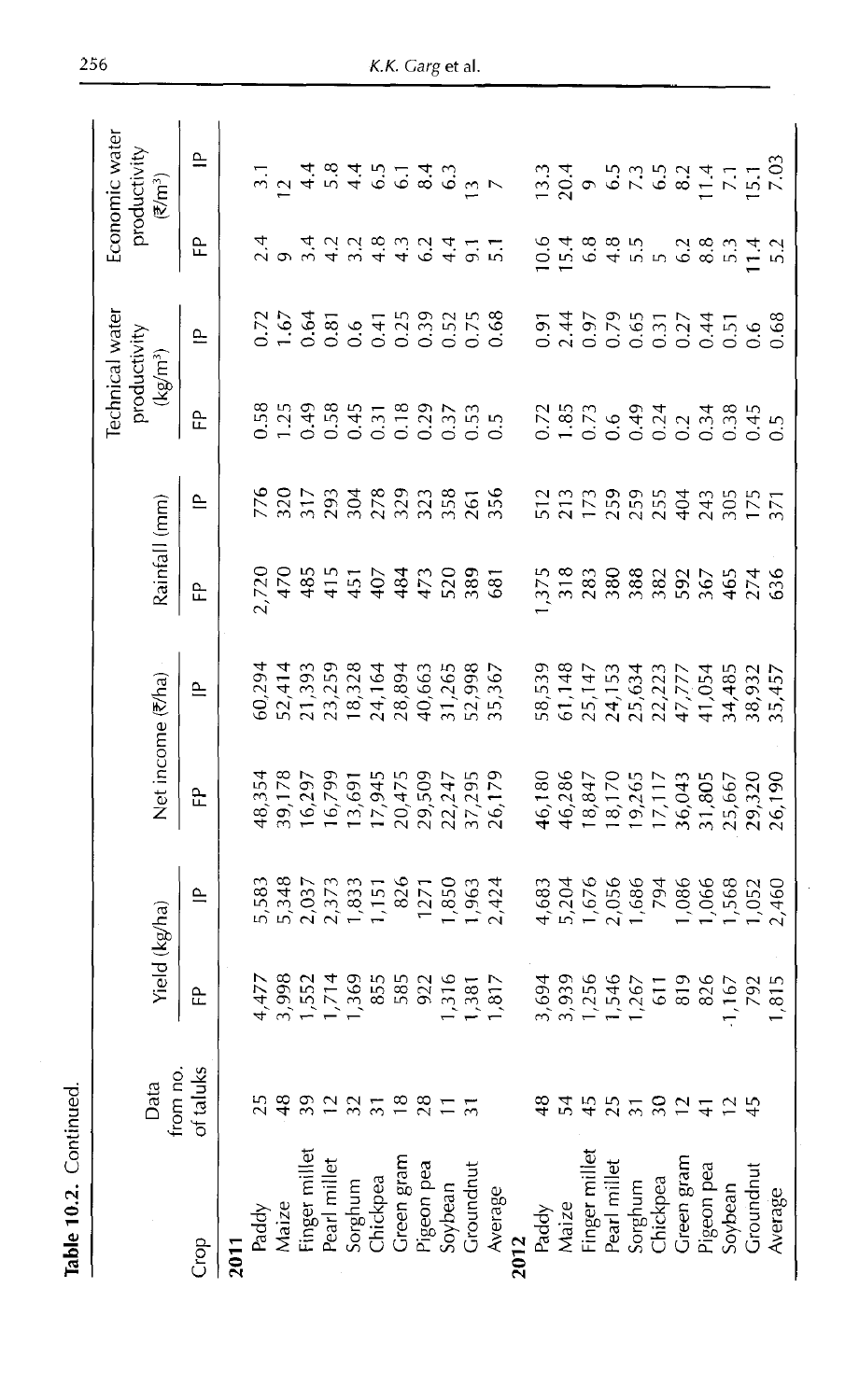### **Acknowledgements**

We sincerely acknowledge the funding support from the Government of Karnataka and the DoA for implementing the Bhoochetana programme in Karnataka. Our sincere thanks go to the Karnataka State Natural Disaster Management Centre for providing daily rainfall data of different taluks of the 30 districts of Karnataka over a 4-year period between 2009 and 2012. We acknowledge the help and support received from DoA staff, farm facilitators and ICRISAT field staff for conducting crop cutting experiments. Details of total fertilizer consumption (macro and micro) and area coverage under the Bhoochetana programme in each year was collected and provided by the DoA. The authors are also grateful to the National Bureau of Soil Survey and Land Use Planning (NBSS&LUP) and the Bureau of Statistics and Economics for providing data on soil physical parameters and the market price and cost of cultivation for different crops.

### **References**

- Boomiraj, K., Wani, S.P., Garg, K.K., Aggarwal, P.K. and Palanisami, K. (2010) Climate change adaptation strategies for agro-ecosystem - a review. *Agrometeorology* 12(2), 145-160.
- Central Ground Water Board (CGWB) (2012) *Ground Water Year Book India.* CGWB, Ministry of Water Resources, Government of India, New Delhi, India.
- Central Water Commission (2005) *Handbook of Water Resources Statistics.* Ministry of Water Resources, Government of India, New Delhi, India.
- Doorenbos, J. and Kassam, A.H. (1979) *Yield Response to Water.* FAO Irrigation and Drainage Paper No. 33. Food and Agriculture Organization of the United Nations (FAO), Rome, Italy.
- Garg, K.K., Bharati, L., Gaur, A., George, B., Acharya, S., Jella, K. and Narasimhan, B. (2012a) Spatial mapping of agricultural water productivity using the SWAT model in Upper Bhima Catchment, India. *Irrigation and Drainage* 61 (1), 60-79.
- Garg, K.K., Karlberg, L., Barron, J., Wani, S.P. and Rockström, J. (2012b) Assessing impacts of agricultural water interventions in the Kothapally watershed, Southern India. *Hydrological Processes* 26(3), 387-404.
- Garg, K.K., Wani, S.P., Barron, J., Karlberg, L. and Rockström, J. (2013) Up-scaling potential impacts on water flows from agricultural water interventions: opportunities and trade-offs in the Osman Sagar catchment, Musi sub-basin, India. *Hydrological Processes* 27(26), 3905-3921.
- Government of India (Gol) (2010) *Addressing India's Nutrition Challenges: Report of the Multi-stakeholder Retreat.* Planning Commission, Gol, New Delhi, India.
- Government of India (Gol) (2012) *Final Report of Minor Irrigation and Watershed Management for the Twelfth Five Year Plan (2012-2017).* Planning Commission, Gol, New Delhi, India.
- Lovelli, S., Perniola, M., Ferrara, A. and Tommaso, T.D. (2007) Yield response factor to water *(Ky)* and water use efficiency of *Carthamus tinctorius* L. and *Solanum melongena* L. *Agricultural Water Management* 92, 73-80.